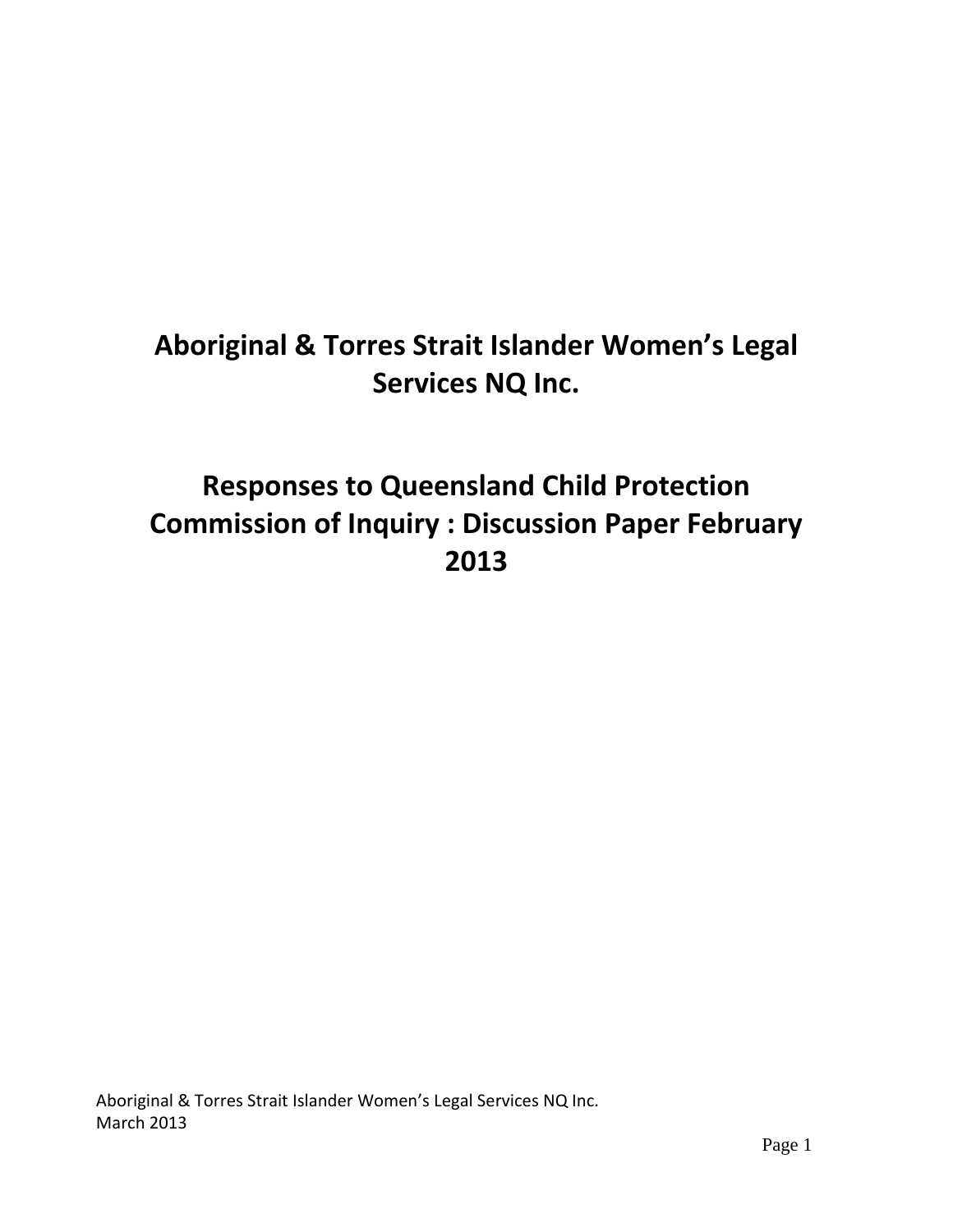#### **ACKNOWLEDGEMENT**

The Aboriginal and Torres Strait Islander Women's Legal Service NQ acknowledges the traditional owners of the Townsville region across whose land we conduct our business, the Bindal and Wulgurakaba people, to whom we pay our respects. We also pay our sincere respects to the Aboriginal and Torres Strait Islander Elders of today and to those who have passed on.

## **ABOUT ATSIWLSNQ INC**

The Aboriginal and Torres Strait Islander Women's Legal Services NQ Inc. ("ATSIWLSNQ") has been incorporated since February 2006. ATSIWLSNQ delivers legal services, advocacy and community legal education including outreach work for Aboriginal and Torres Strait islander women in North Queensland.

The services provided by the ATSIWLSNQ include:

- legal advice, information and representation to Aboriginal and Torres Strait Islander women in NQ
- Community Legal Education
- Outreach work
- Advocacy and law reform submissions

Many of the clients accessing the services of ATSIWLSNQ are parents of children subject to intervention by the Queensland Department of Communities (Child Safety) ("the Department"). ATSIWLSNQ has a special interest in the support and legal representation of these parents and in the reunification of children with their families.

This submission is based on the knowledge and experiences of the ATSIWLSNQ and the women who have entrusted the ATSIWLSNQ with their experiences and legal issues.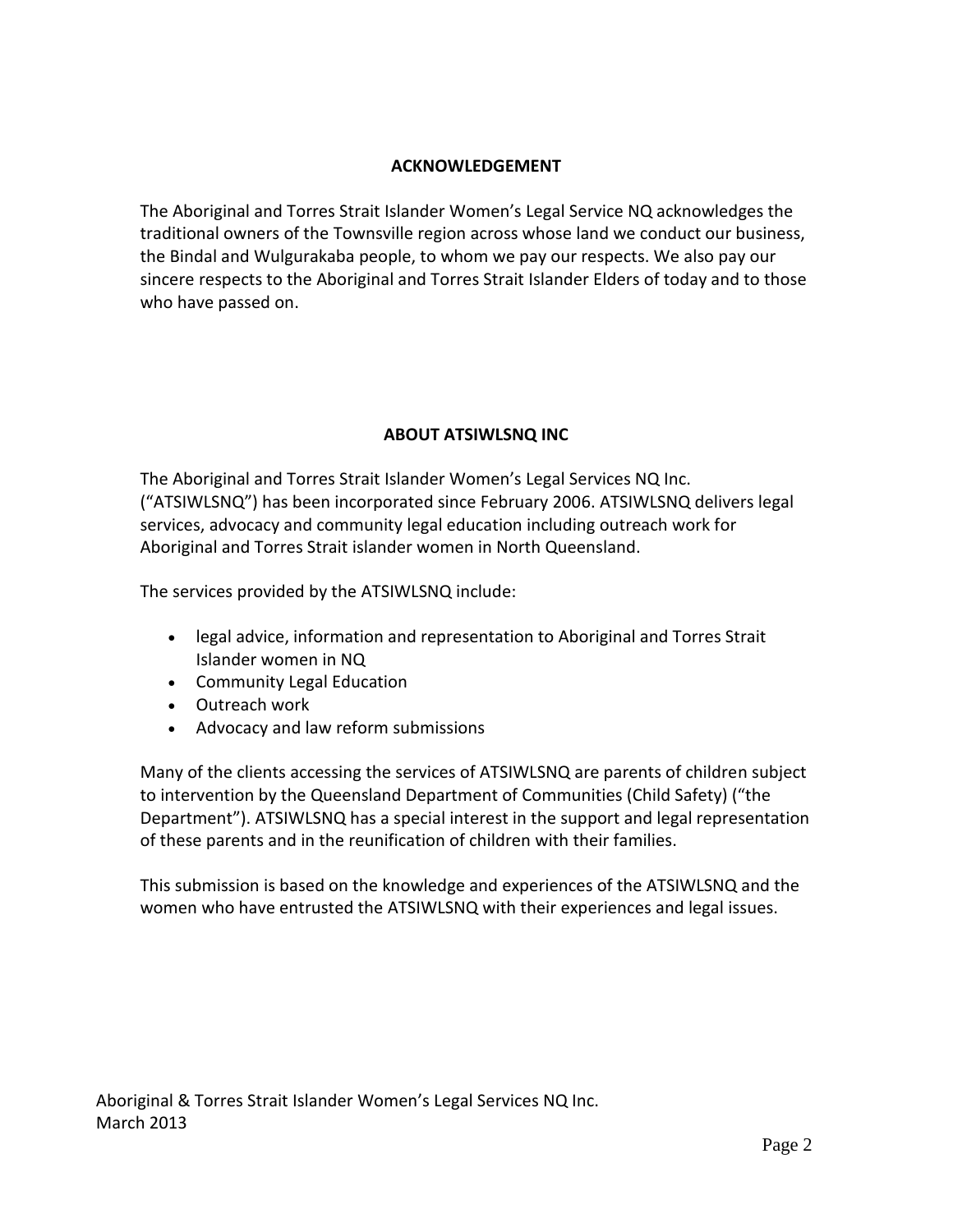## **Introduction**

The Aboriginal and Torres Strait Islander Women's Legal Services NQ Inc. ("ATSIWLSNQ") made a written submission to the Queensland Child Protection Commission of Inquiry ("the Commission of Inquiry") in October 2012. Since making the submission we have had the benefit of reading a number of the written Submissions of other Aboriginal and Torres Strait Islander organisations and agencies, in addition to perusing the February 2013 Discussion Paper of the Commission of Inquiry.

## *A flawed system and the need for self-determination*

We strongly endorse the calls by organisations for Aboriginal and Torres Strait Islander self-determination in the protection of Aboriginal and Torres Strait Islander children. Further we endorse the recommendations of the Aboriginal and Islander peak body, the Secretariat of National Aboriginal and Islander Child Care  $\mathsf{(\text{``SNAICC''})}^1$ .

In our October 2012 submission we supported the National Framework for Protecting Australia's Children 2009-2020 in so far as it called for a different approach to child protection – one which emphasised "greater emphasis on assisting families early enough to prevent abuse and neglect"<sup>2</sup>. We continue to support the focus on the provision of services at primary and tertiary levels, but we wish to emphasise the importance of these services being provided in a culturally appropriate way.

We agree with the position statement of the CEO of the Wuchopperen Health Service Ltd, who in her Foreword to the organisation's October 2012 submission stated that:

*"It is time to recognise that a system developed and implemented by non-Indigenous people will not effectively respond to the safety and protection needs of our children.*

*..Aboriginal and Torres Strait Islander individuals, families and communities must be equal partners in determining the best way to keep our children safe and protected…"<sup>3</sup>*

Wuchopperen Health has emphasised that the "numerous and costly reforms of the current system" have failed to reduce the over-representation of Aboriginal and Torres Strait Islander children and we endorse Wuchopperen's assessment that the system is "fundamentally flawed" from a cultural perspective.

 $\overline{a}$ 

<sup>&</sup>lt;sup>1</sup> Submission to the Queensland Child Protection Commission of Inquiry March 2013, SNAICC ("SNAICC submission")

 $2$  Submission by ATSIWLSNQ, p.2

<sup>3</sup> Wuchopperen Health Service Ltd *Submission to the Child Protection Inquiry* October 2012, Foreword by Debra Malthouse, Chief Executive Officer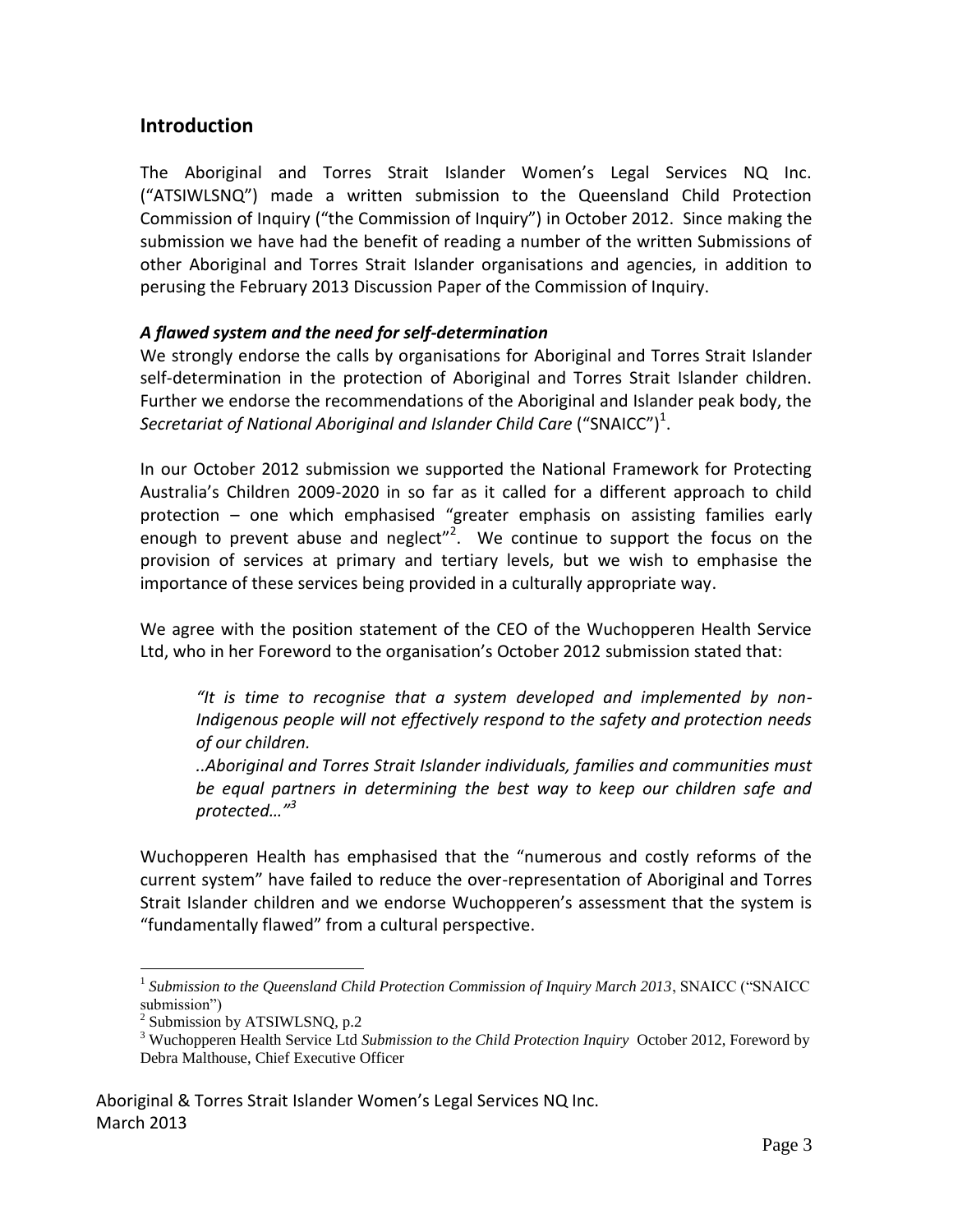## *Giving effect to the human rights of Aboriginal and Torres Strait Islander peoples*

We submit that the starting point for delivering services to Aboriginal and Torres Strait Islander children and families is the right of Aboriginal and Torres Strait Islander peoples to self-determination<sup>4</sup>. We agree with SNAICC that "building the role and capacity of Aboriginal and Torres Strait Islander organisations is not only important for effective service delivery" but also "an important policy objective in its own right in so far as it promotes local governance, leadership and economic participation, building social capital for Aboriginal and Torres Strait Islander peoples"<sup>5</sup>. We endorse SNAICC's submission that:

*"Increasing participation of Aboriginal and Torres Strait Islander communities is ..key to enabling realisation of their human rights."<sup>6</sup>*

## *Services and the need for consultation*

In the interests of giving effect to the principle of Aboriginal and Torres Strait Islander self-determination, we support the urgent consultation with Aboriginal and Torres Strait Islander communities (for example similar to the community consultations which occurred in relation to proposed changes to the Australian Constitution<sup>7</sup>), with the purpose of developing a more holistic model of child protection for Aboriginal and Torres Strait Islander children.

We note that the Canadian model in relation to First Nations children, offers four ways of working with families and children, namely:

- 1. (Tertiary) Fully delegated agencies authorised under child welfare laws to provide the full range of child welfare processes including investigations;
- 2. (Secondary) Partially delegated agencies authorised to provide family support services including guardianship and voluntary care agreements but not investigative processes;
- 3. (Primary and secondary) Self-governing models where agencies provide a range of child welfare services under self-governance agreements;
- 4. (Primary) Non-delegated agencies which provide services to Aboriginal people.<sup>8</sup>

To avoid any ambiguity, we are not recommending the wholesale adoption of the Canadian model. As stated above, we support community consultation to establish a

 $\overline{a}$ 

<sup>4</sup> *Article 3, UN Declaration on the Rights of Indigenous Peoples.*

<sup>&</sup>lt;sup>5</sup> SNAICC submission, p6 in reference to the comments of the Australian National Audit Office 2012.

<sup>6</sup> SNAICC submission p.7

<sup>7</sup> [www.youmeunity.org.au](http://www.youmeunity.org.au/)

<sup>8</sup> Canadian Child Welfare Research portal p.6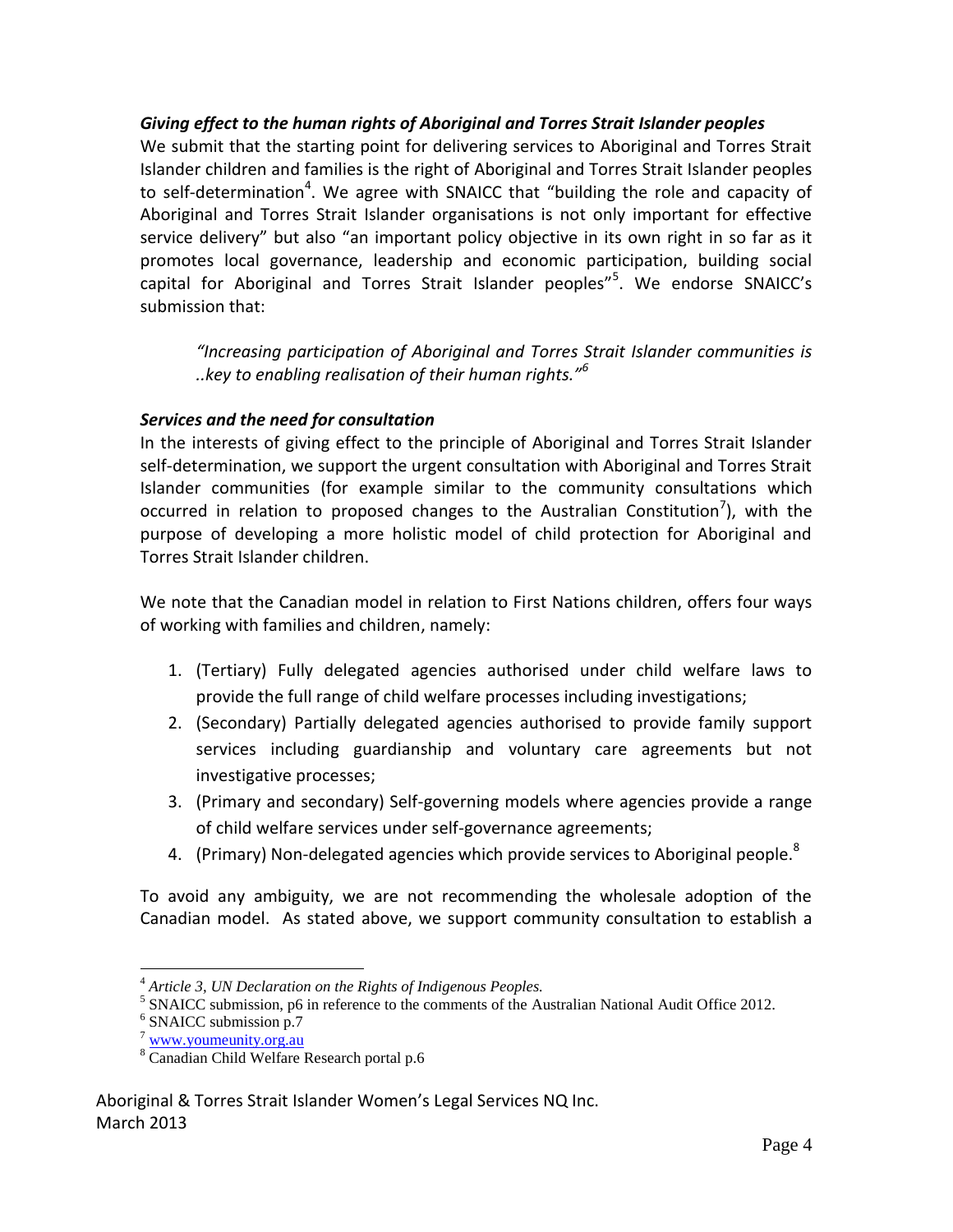new model of child protection. The Canadian model is presented as a discussion point since it appears more consistent with self-determination.

In our first submission<sup>9</sup>, we were critical of the department performing conflicting roles in its child protection functions (its "prosecutorial" function taints its capacity to case manage and inhibits its capacity to effect reunification in a timely way). Whether or not the Canadian model provides the four tiers of service provision through different agencies, we support the separation of the investigative and case management functions of child protection in order to avoid conflicts of interest occurring in the manner of service delivery. If the same organisation is delivering these separate services, "chinese walls" and accreditation to a high standard would be necessary components of the model, to ensure that the case management aspects of child protection are not compromised.

The third and fourth tiers of service in the above model are currently offered through Aboriginal and Torres Strait Islander agencies and community organisations, consistent with the "health model" of child protection. $^{10}$ 

We support the first tier of service referred to in the Canadian model, that would place the responsibility for investigating notifications in the hands of Aboriginal and Torres Strait Islander agencies. The rationale, notwithstanding some of the difficulties that this may present in relatively small communities, is the right of Aboriginal and Torres Strait Islander peoples to conduct assessments with the full knowledge of cultural and community information. Such knowledge will, in our view, lead to more balanced decision-making in relation to how to ensure children's safety.

We are not recommending that a child's safety should be in any way secondary to cultural or other considerations. We are, however, of the view that an Aboriginal and Torres Strait Islander agency is better placed to assess whether a child is at risk and to make more effective decisions on how to protect a child in a culturally appropriate way. Such an agency, provided it is well grounded culturally and in the community, has the capacity to understand the situation that the child is in, to be seen by parents and the community to have legitimate authority to make decisions for the child's safety and therefore to produce better outcomes for the immediate safety and protection and long-term wellbeing of Aboriginal and Torres Strait Islander children.

 $\overline{a}$ <sup>9</sup> ATSIWLSNQ submission to the Carmody Inquiry 3/10/2012

<sup>&</sup>lt;sup>10</sup> In Townsville such services are offered, for example, by the Aboriginal and Torres Strait Islander Health Service ("TATSICHS"); in Cairns by Wuchopperen.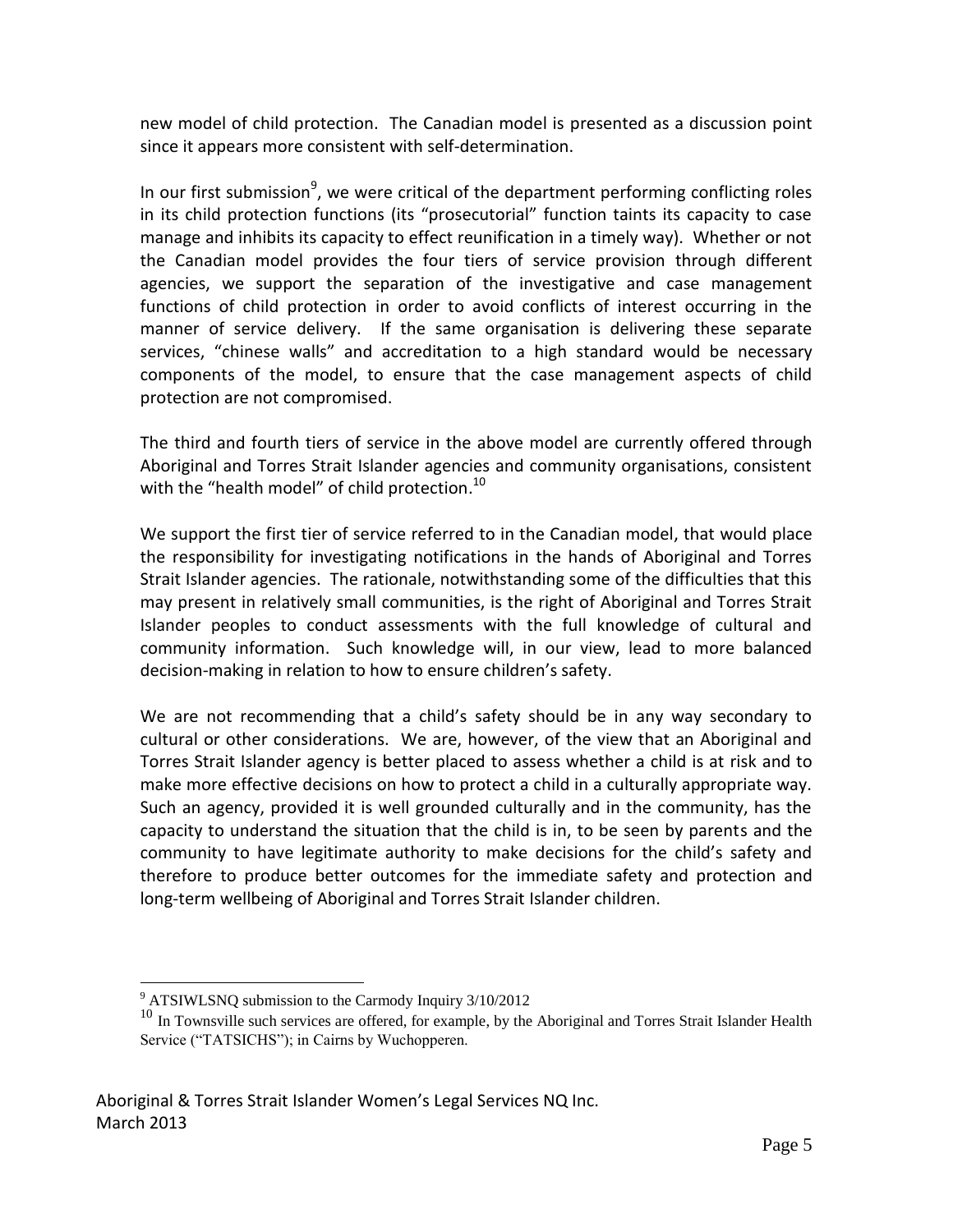#### *Appointment of an Aboriginal Guardian*

Consistent with the second tier of service provision referred to in the Canadian model, we support the introduction of an Aboriginal and Torres Strait Islander Guardian for children placed in out of home care where the child's parents are unable to make decisions for the child. In this respect, we would support, for example, the child having an Aboriginal or Torres Strait Islander guardian appointed *from the child's community and or culture*, who is mandated to make decisions consistent with the child maintaining his or her cultural integrity and family and community connections.

The Victorian Aboriginal Child Care Agency has recently been successful in advocating for the introduction of an Aboriginal Guardian for Aboriginal children in Victoria. $^{11}$  We note that Queensland has a significantly higher proportion of Aboriginal and Torres Strait Islander peoples than Victoria. Wuchopperen has identified cultural decision making for Aboriginal and Torres Strait Islander children in out of home care as an issue critical to a child's safety and wellbeing. We note that the Queensland Indigenous Family ("QIFVLS") has indicated that 60% of Queensland's out- of-home-care Aboriginal and Torres Strait Islander children are from communities in the far north and western Queensland, which includes Wuchopperen's service area $^{12}$ .

We recommend that Queensland consult with Aboriginal and Torres Strait Islander representative bodies, through community forums for example, in relation to the introduction of the Aboriginal and Torres Strait Islander Guardians.

In the following section we have endeavoured to respond to some of the questions posed by the Commission of Inquiry, building on our first submission. Where our position has differed from our first submission, this is stated in this response paper and our reasons are given. The foundation for the delivery of services to Aboriginal and Torres Strait Islander children is the need to do so in a way that respects the human rights of Aboriginal and Torres Strait Islander peoples.

## **Responses to Discussion Paper**

## *Question 2 : What is the best way to get agencies working together to deliver secondary services in the most cost effective way?*

The costs of *not* providing adequate supports and services (primary and secondary services) for Aboriginal and Torres Strait Islander children and families in Queensland will be the continuing economic and social costs of an exponential increase in the

 $\overline{a}$ 

 $11$  As reported in snaicc news January 2013, p.6

<sup>&</sup>lt;sup>12</sup> Queensland Indigenous Family Violence Legal Service *Submission to Child Protection Commission of Inquiry "Court Processes in regional Areas 2013"*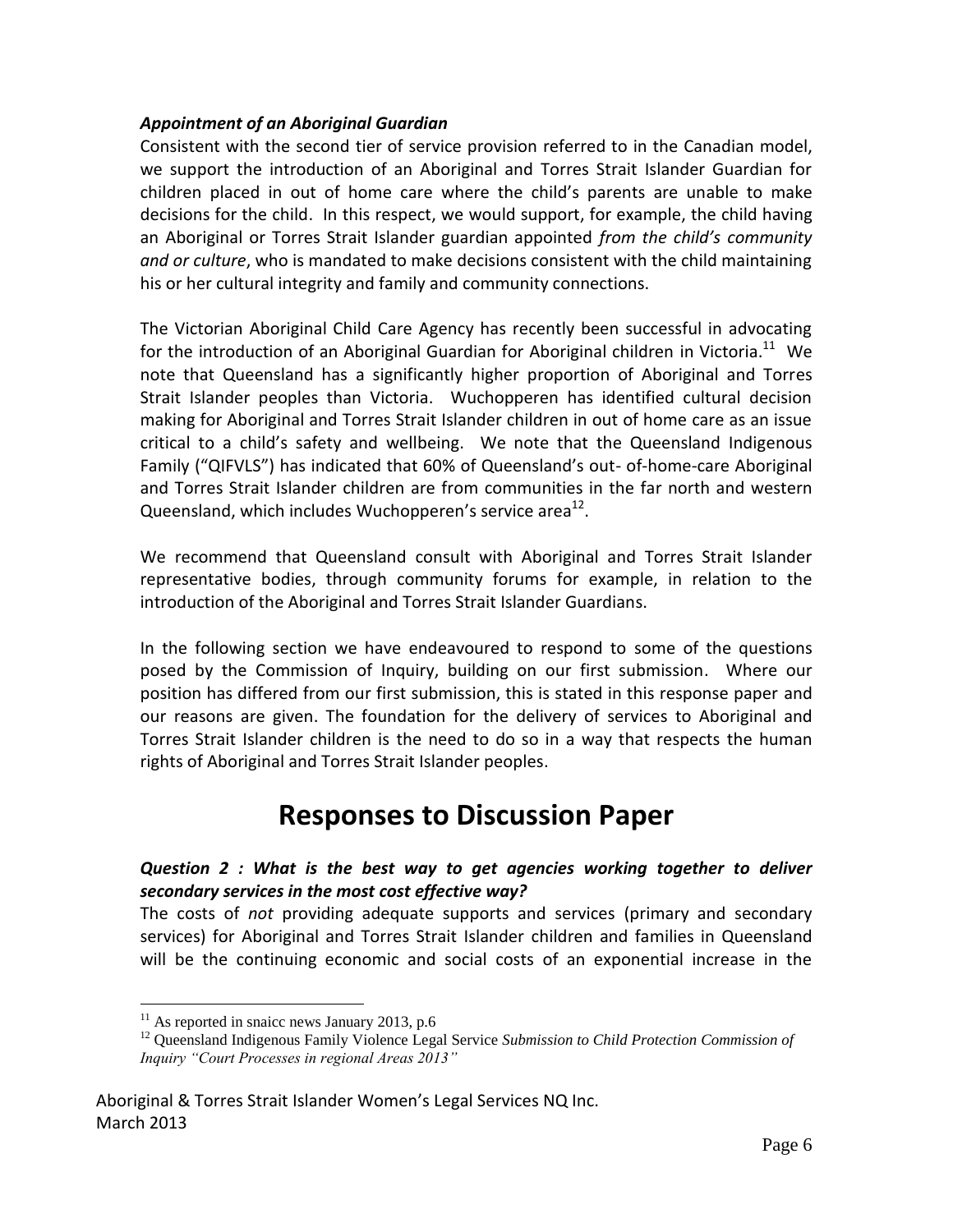numbers of Aboriginal and Torres Strait Islander children being in out of home care, often removed from their family, community and cultural connections. These costs are well documented and include the disproportionate removal of children from their parents and families<sup>13</sup>, the entrenched poverty, homelessness, poorer educational outcomes for children, sexual and other forms of abuse of children in out of home care and criminalisation of children as they transition from child protection systems into the criminal justice system.

There are a number of existing Aboriginal and Torres Strait Islander health services and other agencies offering social, financial and family support. Provided that these services meet accreditation standards and are locally based and culturally appropriate, we recommend that they would be ideally placed to provide secondary services in a costeffective way, as many already do.

For Aboriginal and Torres Strait Islander children the initial cost of investing in supporting families through community based organisations and agencies and meeting baseline needs such as housing and education should be considered to be an investment at the primary and secondary levels of support that will be offset by reduced involvement in the tertiary level of child protection intervention with its negative flowon effects for children, their families and communities.

We do not support funding for Aboriginal and Torres Strait Islander peoples going to predominantly non-indigenous agencies, even if there would be a cost-saving due to existing infrastructure, and even if the organisation has some Aboriginal and Torres Strait Islander clients. We support Aboriginal and Torres Strait Islander clients having the choice to go to a non-indigenous agency, but we emphasise the need for adequately funding Aboriginal / Torres Strait Islander services.

We are of the view that cultural identity is critical in the delivery of secondary services, arising out of the health model, and emphasise the building of skills, knowledge, strengths and networks of support.

In non-indigenous organisations, cultural identity is merely an attribute, a secondary consideration which is tagged onto a generic process designed for non-indigenous clients. Such generic processes are not "neutral", they are specifically non-indigenous.

The rationale for funding being targeted to Aboriginal and Torres Strait Islander agencies is also that self-determination has been identified a key issue to the health and the

 $\overline{a}$ 

<sup>&</sup>lt;sup>13</sup> Queensland Child Protection Commission of Inquiry: emerging issues September 2012, p.4, Figure 1 for example provides a graph demonstrating the dramatic increase in the proportion of Aboriginal and Torres Strait children in out of home care between 2001-11)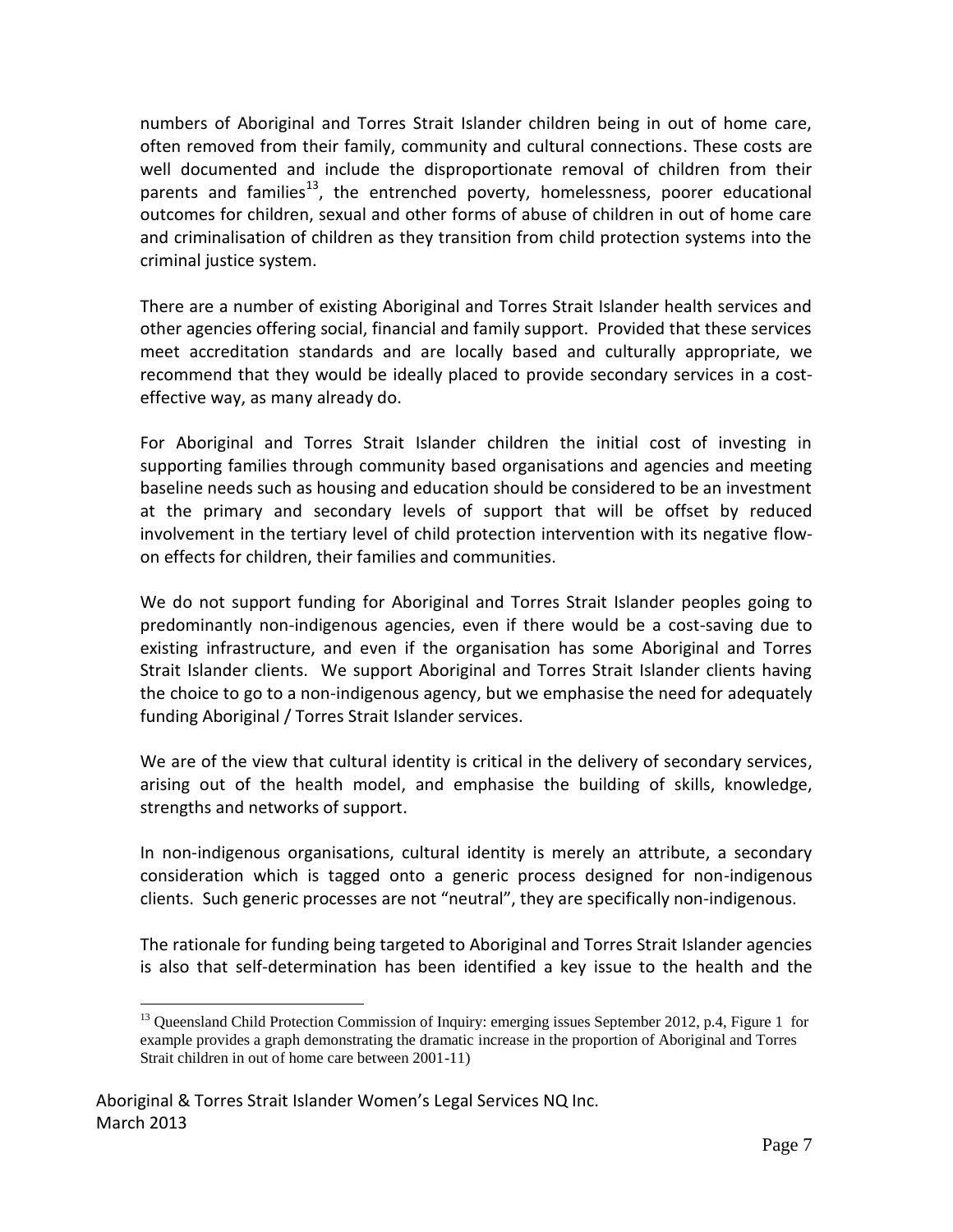success of child protection responses for Aboriginal and Torres Strait Islander children<sup>14</sup>. The failure of attempts of the child protection for Aboriginal and Torres Strait Islander children through existing infrastructure, suggests the need for a radically different approach for these children and their families.

The "working together" aspect of this question will require tenders to be given to organisations which are culturally appropriate, have expertise in relevant areas of family and child protection, and have appropriate governance structures. It will involve such organisations partnering through, for example MOU's between organisations, and with the Department. The Department will need to work differently, recognising that there are different models of child protection and expertise, and that culture is fundamental, not merely an attribute. This differs significantly from the formulaic and centralised approach currently assumed and involves a sharing of responsibility which may be achieved through delegations and appropriate oversight.

## *Question 7*

## *Is there any scope for uncooperative or repeat users of tertiary services to be compelled to attend a support program as a precondition to keeping their child at home?*

Compelling a person to seek support is contrary to therapeutic principles. "Support" cannot be delivered by coercion if it is intended to have a therapeutic outcome. If it is not so intended it is difficult to understand why it is identified as "support". Hence we do not support any power to compel, whether on the part of the Courts or the Department. We regard as one of the fundamental errors of the current child protection system, its systemic failure to work co-operatively with families and its ready use of coercive powers.

We support families being offered every support by Aboriginal and Torres Strait Islander agencies, including for example, housing, "family intensive support", and other family support services. In regional areas such as Townsville, transport is often a problem for families experiencing poverty and this may impact on a family's ability to get children to school or to attend medical appointments. In Townsville, for example, many of these supports are already provided by the Aboriginal and Torres Strait Islander Health Service ("TATSICHS"), among others.

We do support the *Department of Communities (Child Safety) ("the Department") being compelled to offer parents* a referral to legal services and written information to the effect that:

 $\overline{a}$ <sup>14</sup> Wuchopperen Health Service Ltd *Submission to the Child Protection Inquiry* October 2012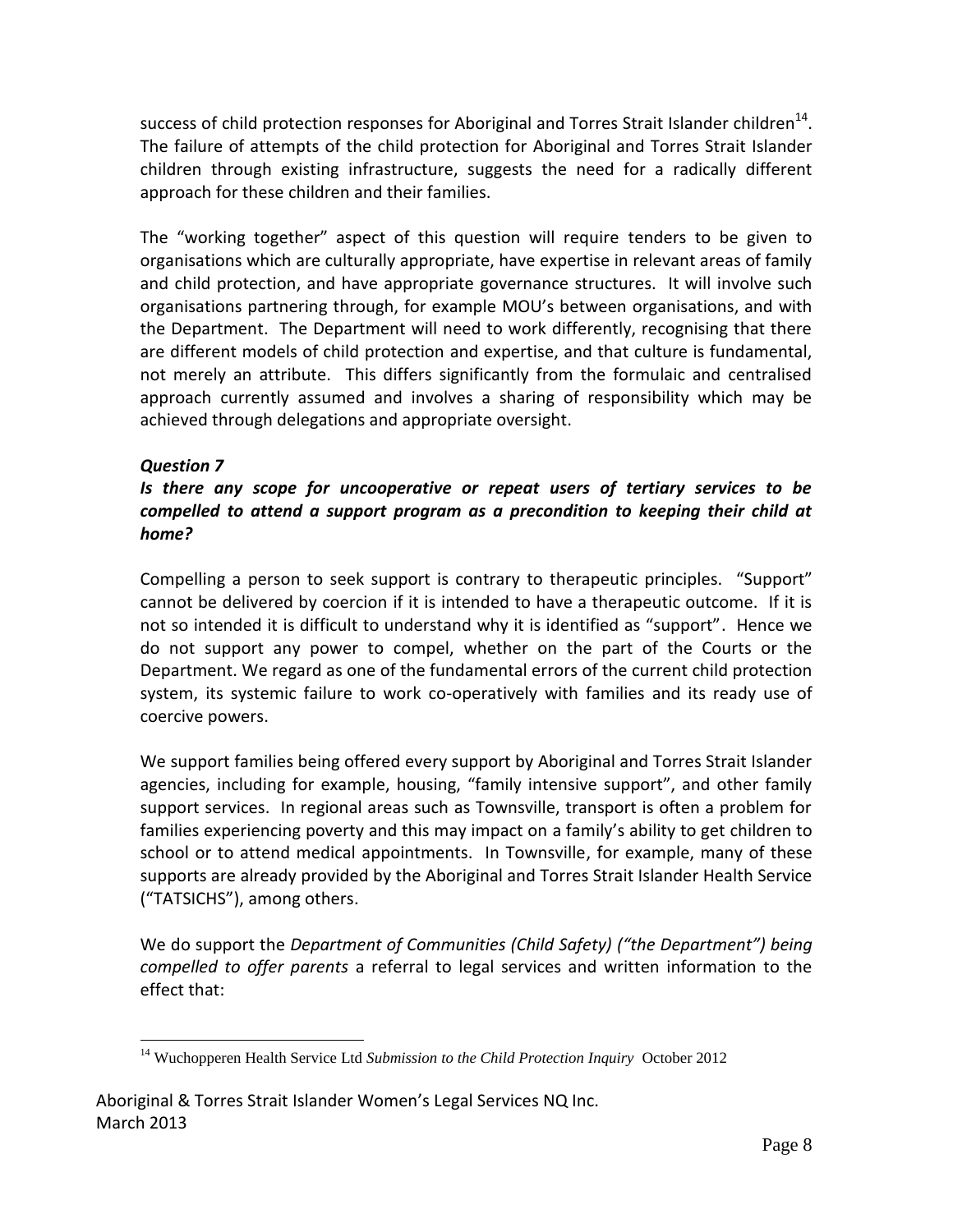- a) When parents are subjected to child protection interventions by the Department they are engaged in statutory interventions;
- b) When parents speak to the Department, the Department may make a record of their version of what the parents have said or done, which may then be used against the parents in the Department's legal case;
- c) Parents have a right to seek legal advice and to have a solicitor or another person advocate on their behalf;
- d) Parents may seek legal advice, if only to better understand the legal process or their legal options – whether or not they decide to engage a solicitor to represent them.

We support an Aboriginal and Torres Strait Islander Agency or organisation (independent of the department) being the first point of contact for parents where a notification is being investigated.

Until and unless this occurs, we support the presence of the Recognised Entity ("the RE") at each departmental face to face encounter with clients. As a proviso we would recommend that the RE be appropriately trained and supported to be able to assess situations and offer assistance *independently of the Department.* 

We recommend that the RE be empowered to immediately offer to parents opportunities to attend an information session with a legal service or other independent body, about their rights and the services and supports that may be available to them.

In terms of whether or not the Department should have the power to "compel", we note that not all programs that departmental officers wish to refer parents to are necessarily effective, useful, or culturally appropriate. Giving the Department that power could therefore be a waste of money and be counter-productive to the progress of a matter. The department should not be able to determine how and where parents seek support, although parents should be informed of available and targeted support services which are culturally appropriate.

## **Case Study 1:**

A young parent attending a family group meeting was referred to a program, which was patently inappropriate, given that it had no immediate relevance to her situation. The program was included in the case plan against the recommendation of her Aboriginal support person and the foster carer.

We recommend that the department should be mandated to ensure that parents are informed of their right to legal advice, preferably from a preferred supplier list of solicitors having expertise in child protection matters.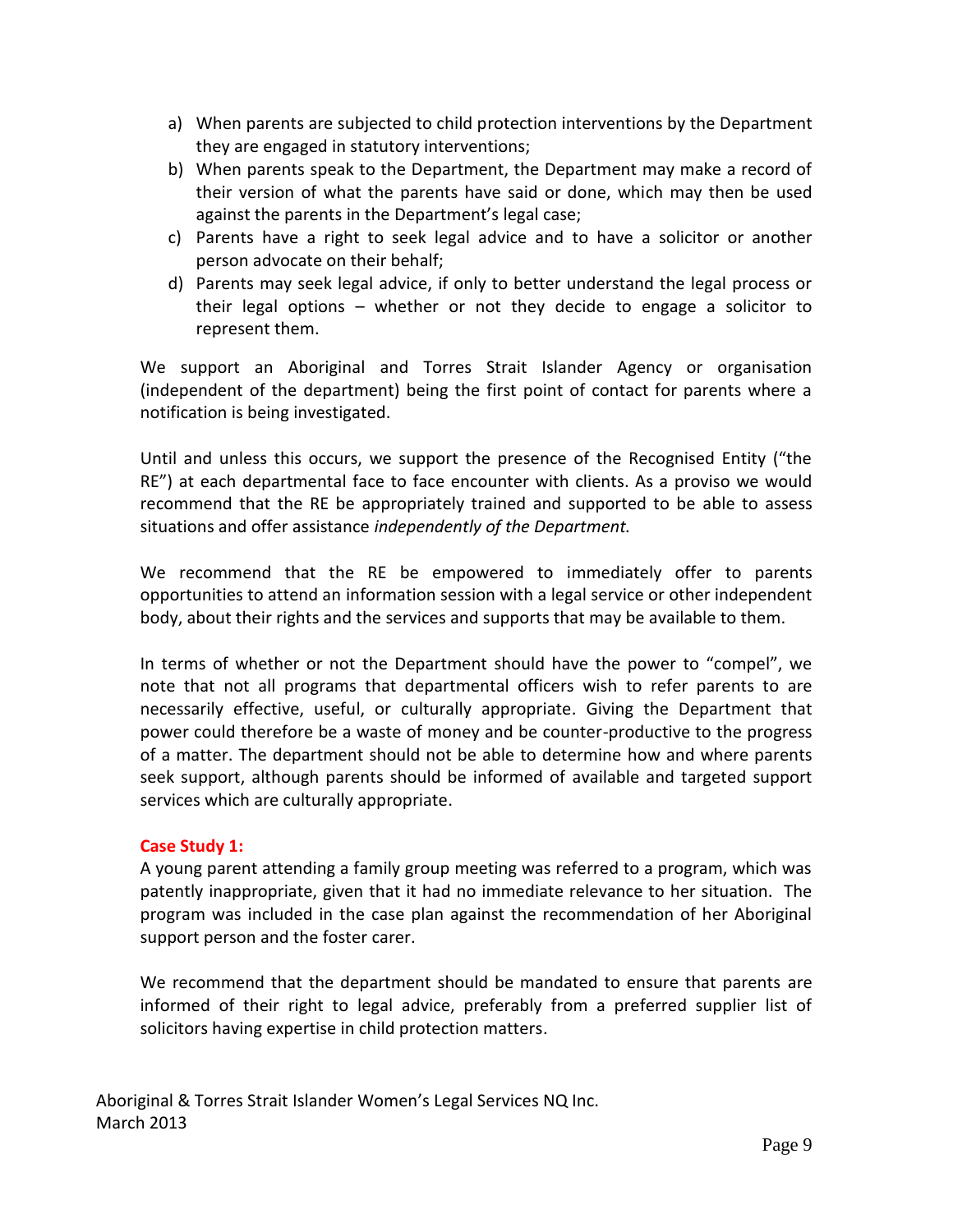In order to best support the parents having quality legal advice we would recommend that there be an avenue for solicitors to become accredited in child protection, which will require them to do more than merely appear in court, but require them to inform parents about the legal process, their legal options and assist them to access the relevant support services in their area.

#### *Question 9*

#### *Should the department have access to an alternative response to notifications other than an investigation and assessment (for example, a differential response model)? If so, what should the alternatives be?*

The current model involves notification, assessment, investigation and outcome of the investigation to determine the type of intervention, if any, if the complaint is "substantiated".

We reiterate that we support the Health model, provided it is delivered by Aboriginal and Torres Strait Islander agencies for Aboriginal and Torres Strait Islander families.

Where the outcome of an investigation is that a complaint is "unsubstantiated" or "substantiated, no further action", that is that there will be no statutory intervention, we recommend that the family be referred to an independent agency for their *needs* to be assessed. The purpose of such an assessment would be to consider whether the family is experiencing stresses which require support services.

Supports may include assistance with housing, counselling, practical skills such as budgeting and cooking, parenting information, transport, links to mothers' groups and youth groups.

The present situation is that parents are often referred to support services by the Department as a precursor to children being removed from the home by the Department. In our view this "last minute" assistance is often too late and engenders mistrust of the Department by parents.

Services may also be offered as part of the "addressing parental risks" part of a Case Plan. As such, the services are felt by many parents to be "hoops" that parents have to jump through to "keep the kids" or to get the children returned to their care. The services may not be seen as valuable or helpful in their own right, but rather as a necessary evil and part of the child protection process. There is a coercive element to many of the referrals.

We wish to emphasise that not all services are regarded as lacking any intrinsic value, even if linked to child protection processes.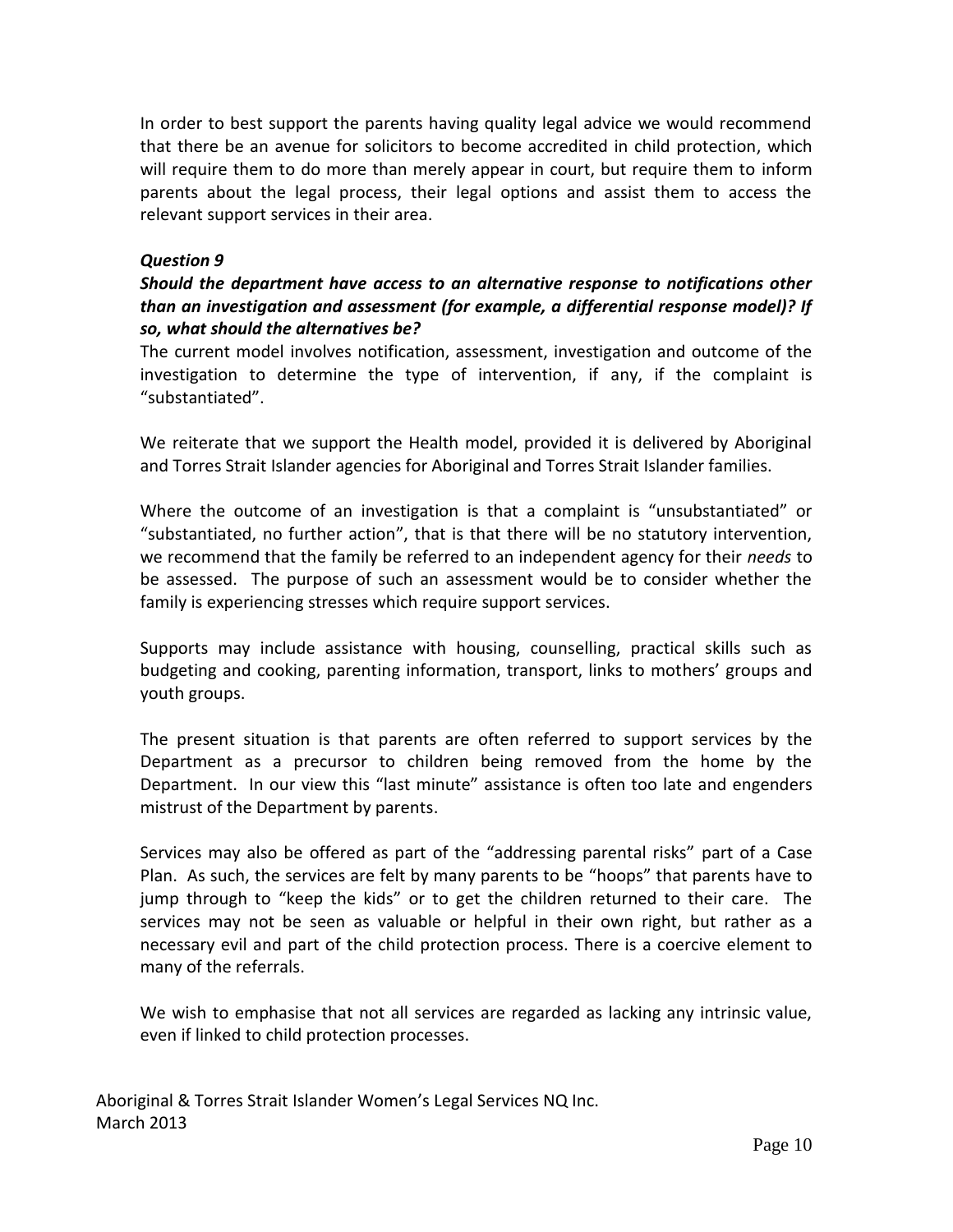#### **Case Study 2:**

A young mother expecting her fifth child was the subject of an investigation following a notification to the Department about an allegation made by one of the children. The allegation was one of a "high risk" nature. The mother was very concerned that the department was intending to remove the children. The mother agreed to an interview with the Department with a solicitor present (it should be noted that the department attempted repeatedly to discourage the mother from engaging a solicitor, questioning her motives). Prior to meeting with the Department, we met with the mother to identify current safeguards and protective factors and the mother's current needs. The meeting with the Department then became an opportunity for the mother to identify her own protective strategies (assistance from family elders and use of formal services). Our service was able to assist by identifying unmet needs and to advocate for the mother's needs to be met. One of the needs identified was the need for suitable housing. Within weeks the Department was able to place the mother in housing suitable to the needs for herself and her children. The mother has continued to access other support services such as support from family, transport and respite care to assist her to more readily manage the parenting of the children, and is undertaking some courses on her own initiative to enhance her independence from some support services.

#### **Case Study 3:**

The Aboriginal and Torres Strait Islander Women's Legal Services NQ (our service) has also trialled, as an alternative to the Department's use of coercive powers, a group which supports and mentors Aboriginal and Torres Strait Islander women who are currently in the tertiary child protection system. The program was funded by the Indigenous Co-ordination Centre (ICC). The ATSILWSNQ community development worker, who developed and designed the program, ran a pilot. The program was assessed as supportive and encouraging for the women involved, giving them more information about legal processes, support services, and how to better manage child protection processes. Women reported feeling more confident, and having more hope and more information for dealing with their situation. The process is now being extended through another agency. The program has a strong emphasis on support, not coercion.

The need for support services is critical for many Aboriginal and Torres Strait Islander families because of entrenched poverty, and social disadvantage.

We agree with the Wuchopperen submission that a change in the child protection model is needed, to placing the responsibility for child protection in the hands of Aboriginal and Torres Strait Islander agencies involved in the local community.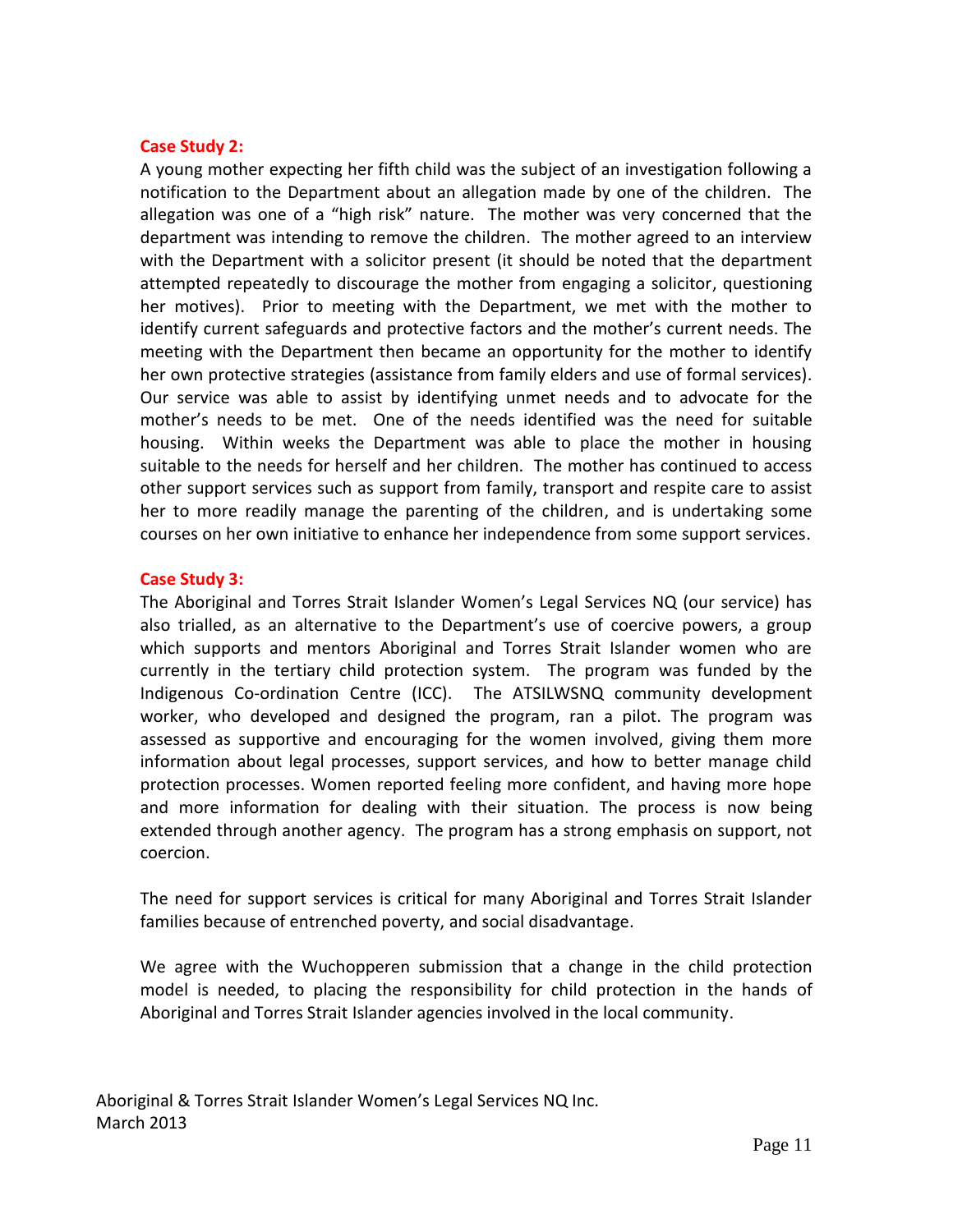Unlike the existing process, we would support the proposal that notifications in relation to Aboriginal and Torres Strait Islander children be referred to an independent Aboriginal and Torres Strait Islander agency with delegated authority to investigate the child's situation holistically. (We acknowledge that there may be situations in which a child is in imminent danger, in which case emergency responses may need to be implemented as with any other emergency.)

Irrespective of whether such a model is ultimately adopted in Queensland, we recommend that the emphasis should be on identifying family and community supports to give children the best opportunity for a healthy upbringing and educational opportunities, in a context in which cultural and community integrity is respected.

## *Question 11*

*Should the Child Protection Act be amended to include new provisions prescribing the services to be provided to a family by the chief executive before moving to longer-term alternative placements?* 

We refer to our comments above in Question 9.

#### *Question 13*

## *Should adoption, or some other more permanent placement option, be more readily available to enhance placement stability for children in long-term care?*

We recommend that decisions about adoption or long-term placement should be options of last resort. Before being implemented, careful consideration needs to be given to planning how a placement fits with the child's culture, connection to community and family, and the attitude of the adoptive or long term placement parents to the biological parents.

#### **Case Study 4:**

An woman with an intellectual disability, had her child placed in long-term guardianship after she had not been able to engage with the child for a variety of reasons. The child was placed in the long-term guardianship of family members who not only resided in another town but who were also hostile towards her. Due to a number of complicating factors the woman was not able to participate in or challenge the decision. It is questionable whether the choices made in relation to the child were in his best interests, and the decision will continue to have negative repercussions for the mother and the child's long-term wellbeing.

#### *Aboriginal and Torres Strait Islander Guardians*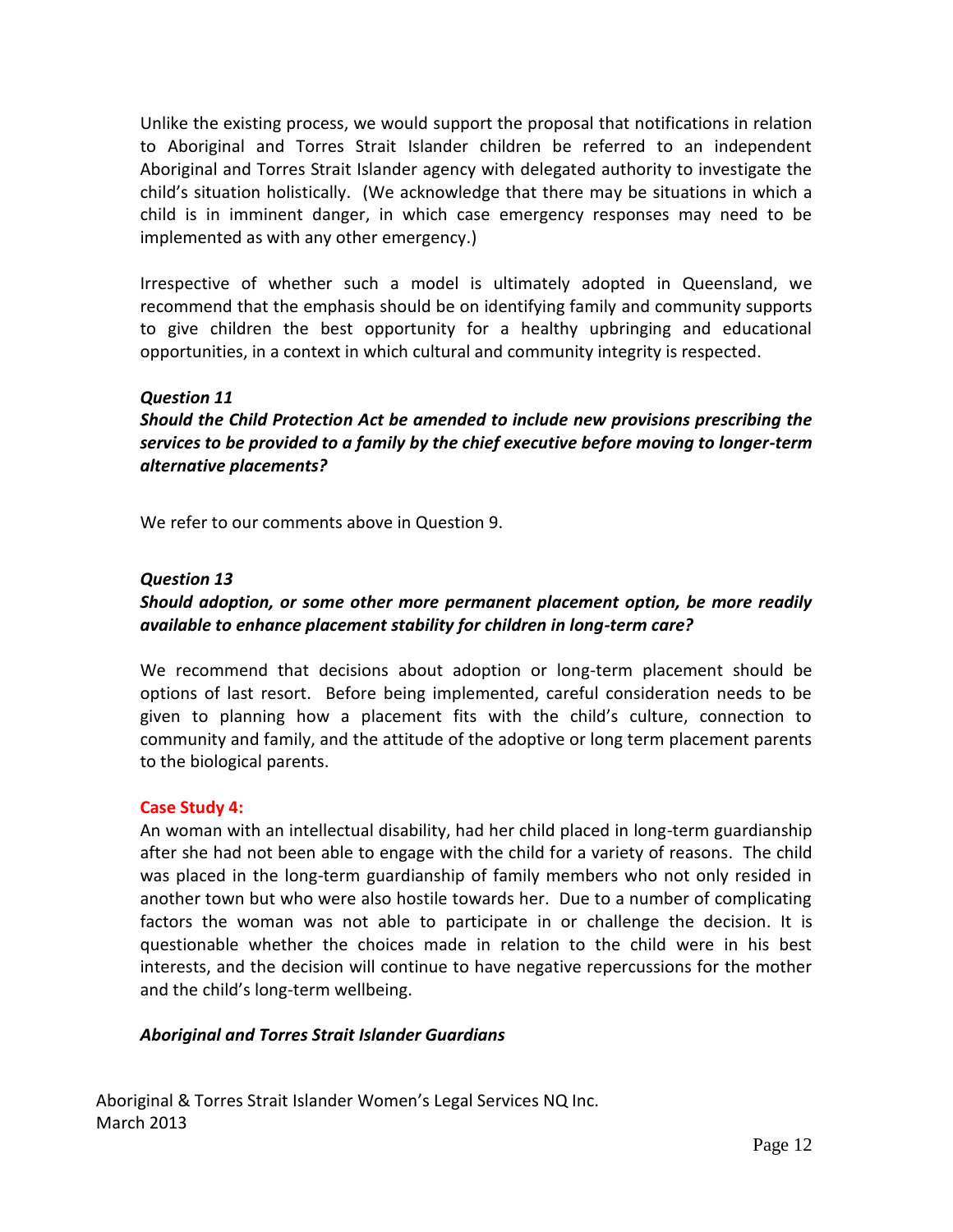It is for reasons of supporting the child's connection with culture, family, including the parents, that we support the introduction of an Aboriginal and Torres Strait Islander Guardian system in Queensland. We would envisage that an Aboriginal / Torres Strait Islander guardian would oversee the decision-making about the child's long-term placement, to ensure cultural appropriateness in decision-making and the maintenance of the child's family and community integrity.

## *Question 15*

## *Would a separation of investigative teams from casework teams facilitate improvement in case work? If so, how can this separation be implemented in a costeffective way?*

In our first submission to the Commission, we submitted that a fundamental flaw in the current system is the Department's conflicting roles in relation to prosecuting cases, case managing and promoting children's reunification with their families. At no time in the process are the child's family and cultural connections front and centre.

We support the delegation of authority for case management to an Aboriginal and Torres Strait Islander agency independent of the Department or other agency whose role it is to investigate notifications. Irrespective of whether this model is adopted, we remain strongly of the view that unless the investigative function and case management are separate, case management will continue to be compromised by evidence-gathering and the mistrust and antipathy which parents often express towards the department will remain entrenched.

There are a number of Aboriginal and Torres Strait Islander agencies such as the Aboriginal and Islander Child Care Agencies ("AICCA's) and regional organisations (such as TATSICHS and Wuchopperen) established to provide support services to Aboriginal and Torres Strait Islander children and families. Many of these organisations already have accreditations, have a high standard of governance, are well respected in Aboriginal and Torres Strait Islander communities, and are case managing clients in relation to matters such as health and social wellbeing, counselling, and child protection. These agencies would be, in our submission, well placed to effectively case manage parents under statutory child protection processes, if resourced to do so.

We anticipate that an increased investment in support services and effective case management will result in savings on expensive litigation, and inefficient involvement by departmental staff.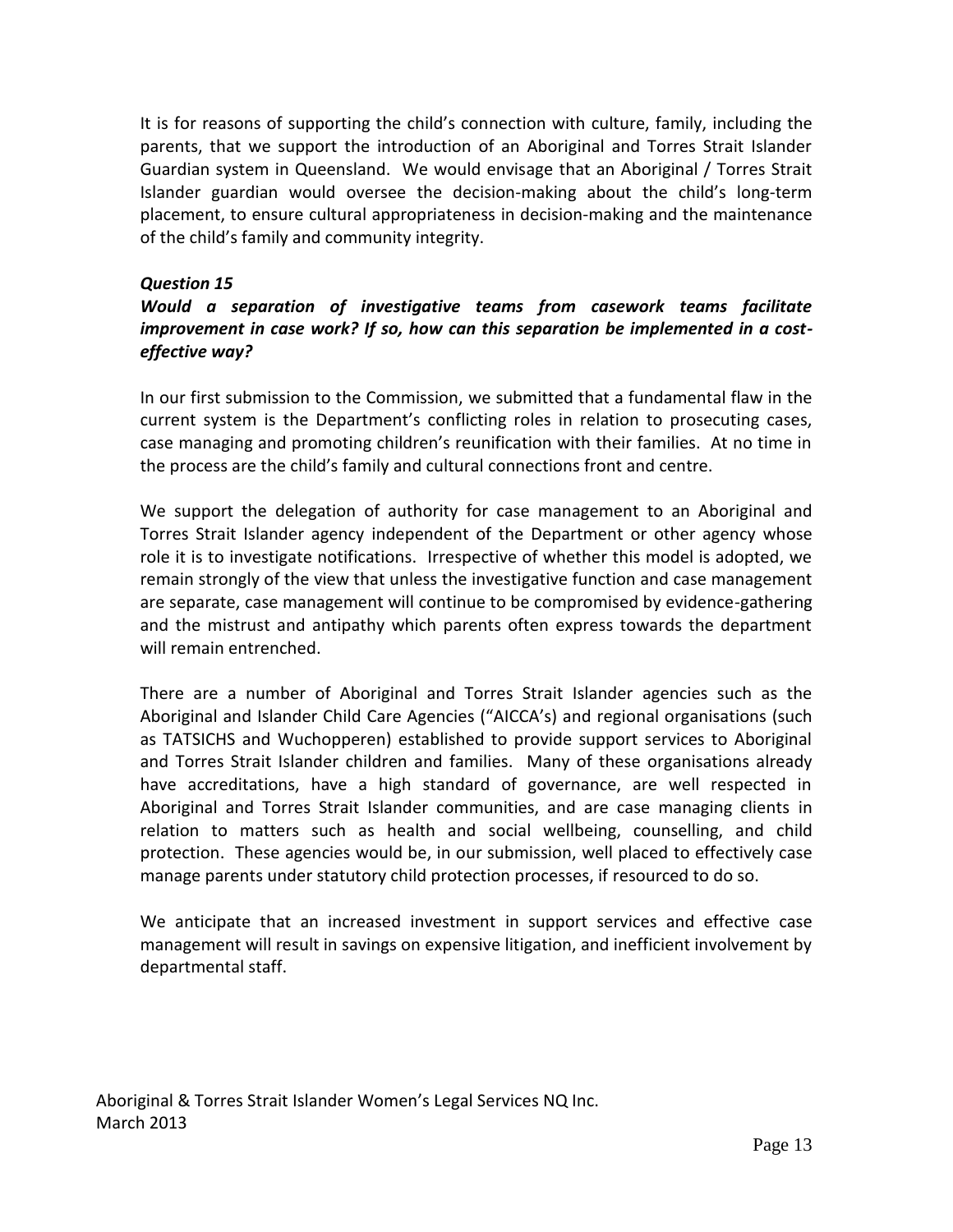## *How could case workers be supported to implement the child placement principle in a more systematic way?*

Problems with the implementation of the child placement principle, which our service has identified in conjunction with prior consultation with other agencies, include :

- a) Community perceptions that departmental staff demonstrate a poor understanding of cultural issues and often assume knowledge which they do not possess in relation to local communities or Aboriginal / Torres Strait Islander culture generally;
- b) Departmental staff fail to consult or liaise appropriately about community views and options;
- c) Departmental staff do not liaise appropriately with the RE whose staff are connected with community including a failure to consider the views of the RE independently of the wishes of the departmental officer;
- d) Community perceptions are that the department 'reads down' the child placement principle to a token gesture;
- e) Community have been critical of the department's approach to culture which often fails to recognise connection with family as a cultural issue, and has an over-reliance on symbolic gestures such as NAIDOC day.

At the heart of the problem, in our submission, is the treatment of aboriginality as an "attribute" and not as central to the child's identity and their connection with family and culture.

Our service maintains that if Aboriginal and Torres Strait Islander agencies and/or an Aboriginal and Torres Strait Islander Guardian have control of a child's placement, they will give effect to the child placement principle and will do so with knowledge and understanding of placements that will support the child's connections to family, community and other aspects of the child's culture.

While we support departmental staff having cultural training, we do not believe that this is a safeguard against misunderstandings and oversights in placement decisions and other decisions which affect Aboriginal and Torres Strait Islander children culturally.

We recommend that until placement decisions are made by an independent Aboriginal and Torres Strait Islander agency, departmental caseworkers could best give effect to the child placement principle by being required to delegate the decision to the Recognised Entity (or another Aboriginal and Torres Strait Islander representative body).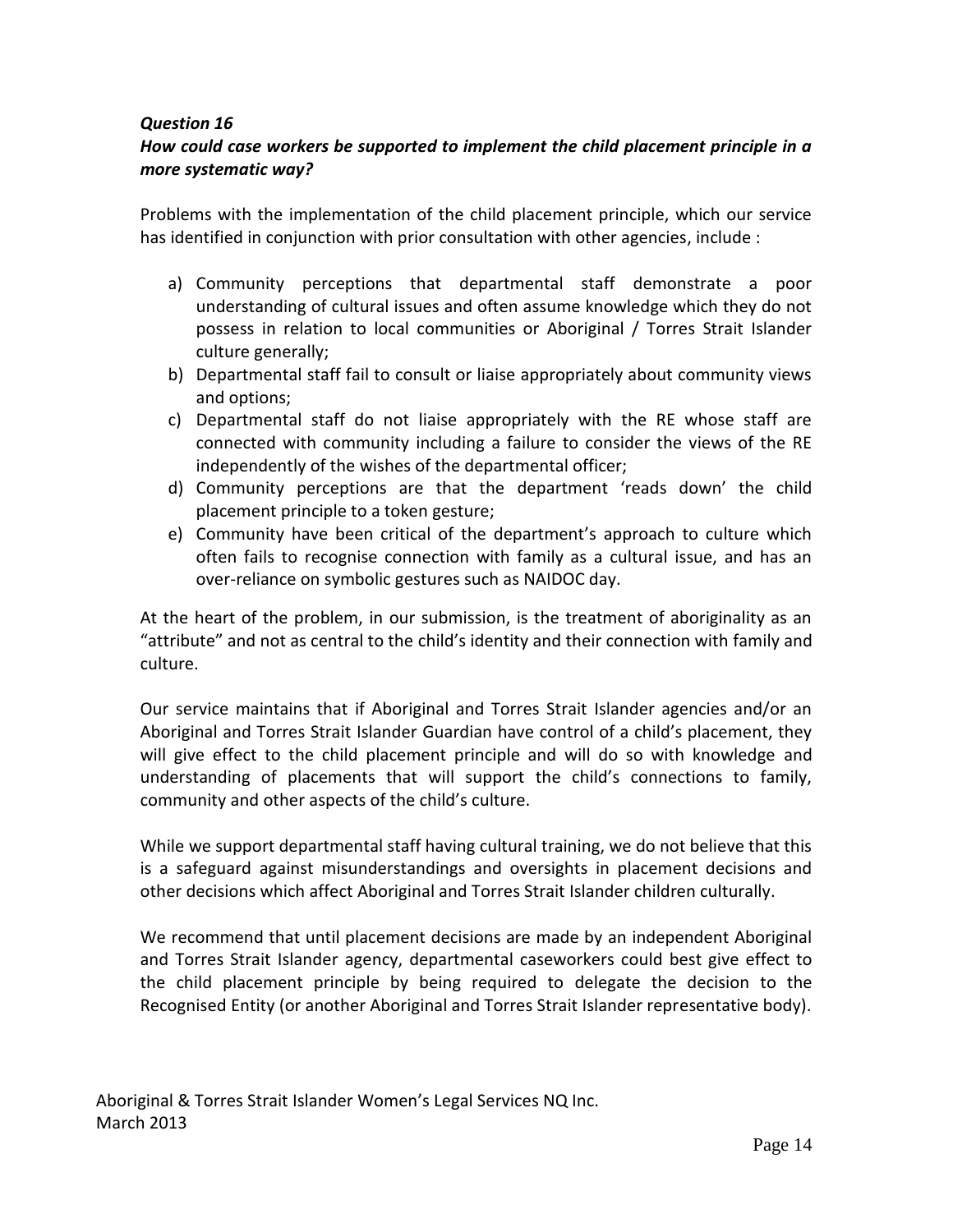#### *Question 17 What alternative out-of-home care models could be considered for older children with complex and high needs?*

As outlined in our first submission, many children in foster care have bad experiences that leave them unsupported, or they have not been able to find families that they fit into. We therefore support these children having access to a residential care option where they can live semi-independently and be supported and monitored by appropriately qualified and monitored house-parents.

Our service has seen a number of examples of unsupported transitions by the Department for children who have been in out-of-home care and we are of the view that the department generally undertakes this process very poorly and has limited skills in dealing with older children.

We note the submission by Queensland Youth Services in Townsville, recommending the transition to independence from out-of-home care be outsourced to local community organisations.<sup>15</sup> We support the model of outsourcing transition services to community organisations provided that there is proper planning and through-care for children going through the transition process.

We recommend that among the services available, there be funding for Aboriginal and Torres Strait Islander agencies who propose to offer cultural support. This view is supported by other programs which have had success in dealing with issues such as family violence through cultural support.<sup>16</sup>

## *Question 18*

## *To what extent should young people continue to be provided with support on leaving the care system?*

In our first submission, we were critical of the lack of planning and lack of support for children exiting the child protection system. We provide two examples:

#### **Case Study 5:**

 $\overline{a}$ 

Two girls that we have worked with have situations which highlight some of the problems. Neither girl was given any support in developing life skills in preparation for leaving care. There does not appear to have been any planning in how to transition them out of care. They were not informed of the supports, including material support,

<sup>&</sup>lt;sup>15</sup> Queensland Youth Services "Transition to Independence Program"  $3<sup>rd</sup>$  October 2012

<sup>&</sup>lt;sup>16</sup> For example the "Red Dust Healing" program which was formerly run from James Cook University in Townsville, addressed men's domestic violence by supporting cultural understanding.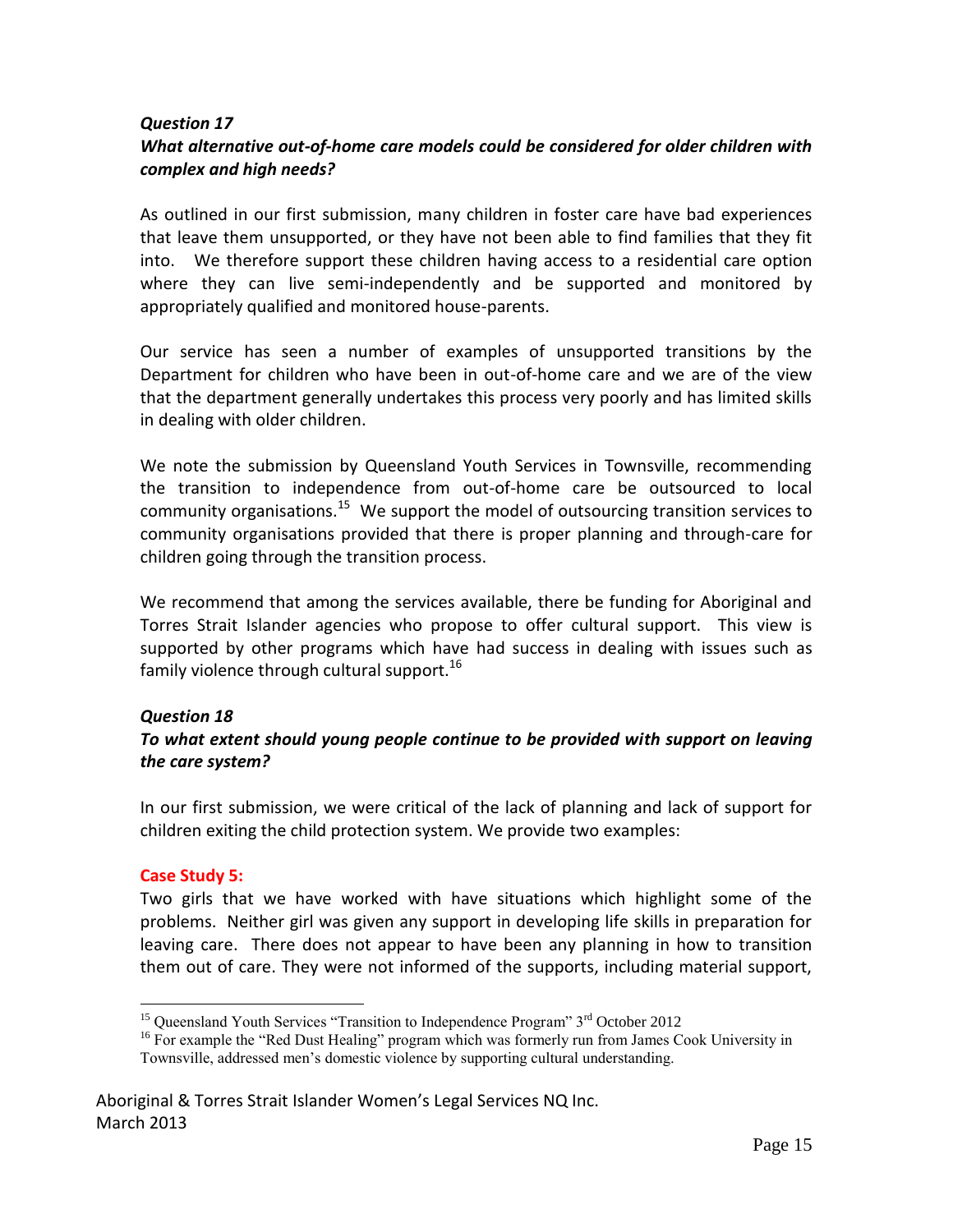to which they may have been entitled. One girl on leaving care, lost all of her property, and the department eventually reimbursed her for some things. The other girl had a young child by the time she left the department's care. The child had been removed from her as a baby. The department offered no support for the girl in a range of areas which were critical to the girl's adult life. By way of example, she had had no support to obtain housing, was not supported in any way to maintain her own family relationships, was not assisted to develop the skills she needed to parent her own child.

Although in our first submission, we recommended a specialist team within the department to plan and prepare children for transition out of care, on reflection we are not confident that this is the best, most appropriate or supportive way to achieve the best outcomes for the children. In our first submission we also failed to take into account the resistance of many adolescent children and young adults to the continuation of departmental involvement. Many perceive the Department's techniques of questioning and its processes as coercive, irrelevant and not engaging. We saw this resistance first hand in a family group meeting.

#### **Case Study 6:**

In a family group meeting, the department continued to question, infer and accuse the adolescent girl about what she had done, what she had not done, whether she was drinking too much and her failure to engage with the department. The girl demonstrated a total indifference to nearly all of the comments and later commented on her dislike for the woman questioning her. This was clearly not a helpful outcome for the girl.

Having read the submission of Queensland Youth Services and having had the benefit of further consultation, we support the outsourcing of transition services to accredited organisations and make the following further recommendations:

- a) That the organisation provide specialist youth services dedicated to transitioning children out of care;
- b) That referral to the transition program begin early, so that the child is wellprepared for transition by the time it occurs;
- c) That transition services include psychological and/or counselling support by referral to age appropriate agencies $^{17}$ ;
- d) We recommend that children at risk be identified and provided with an adequate level of ongoing and intensive support beyond the usual transition phase, and

 $\overline{a}$ <sup>17</sup> For example, "Headspace"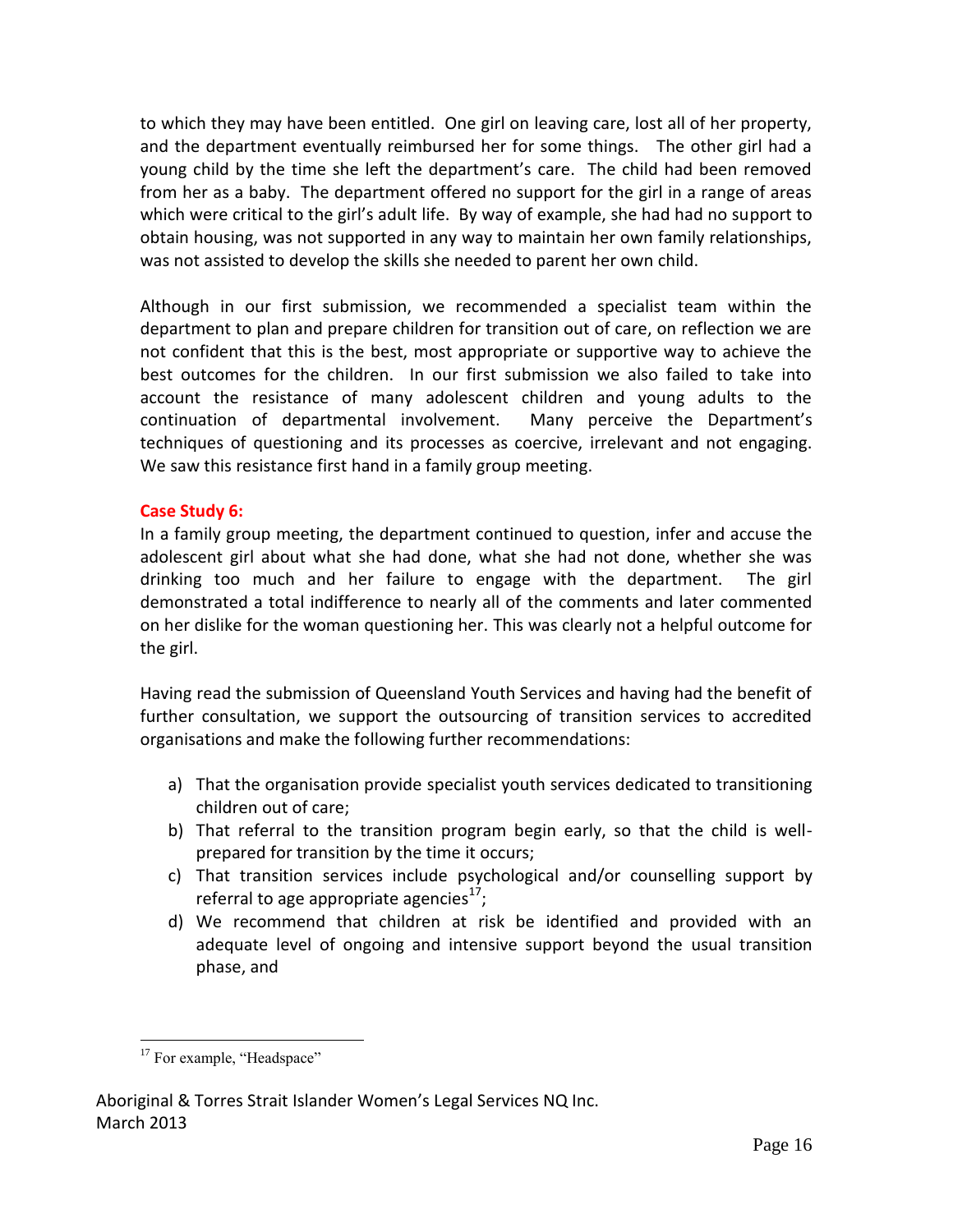e) That government financial support for the child be continued into early adulthood, if required, until the child achieves stability (stable employment; sufficient skills to continue to manage at a tertiary level of training or education).

## *Question 19*

## *In an environment of competing fiscal demands on all government agencies, how can support to young people leaving care be improved?*

We recommend that:

- a) Transition services be outsourced for the reasons outlined in the preceding questions;
- b) Funding be given to services which demonstrate appropriate standards and infrastructure sufficient to support the proposed transition program on a longterm basis.
- c) Existing services for Aboriginal and Torres Strait Islander youth be given priority to provide youth services, subject to suitable standards of governance and other suitability criteria.

## *Question 20*

 $\overline{a}$ 

## *Does Queensland have the capacity for the non-government sector to provide transition from care planning?*

We refer to our responses to Questions 17 and 18. Without providing an economic analysis of Queensland's capacity, we wish to say first, that outsourcing to NGO's should create savings in departmental expenses. The government sector has proven a cumbersome, inefficient and ineffective mechanism for child protection in any event.<sup>18</sup> Second, for Aboriginal and Torres Strait Islander agencies, partnering funding arrangements between State and Commonwealth Government could prove more costeffective, given that the Commonwealth already funds indigenous agencies extensively. This model assumes the capacity of Commonwealth and State governments to cooperate.

<sup>&</sup>lt;sup>18</sup> Statistics provided in the Commission's own Issues Paper demonstrate the failures in child protection for Aboriginal and Torres Strait Islander children in particular.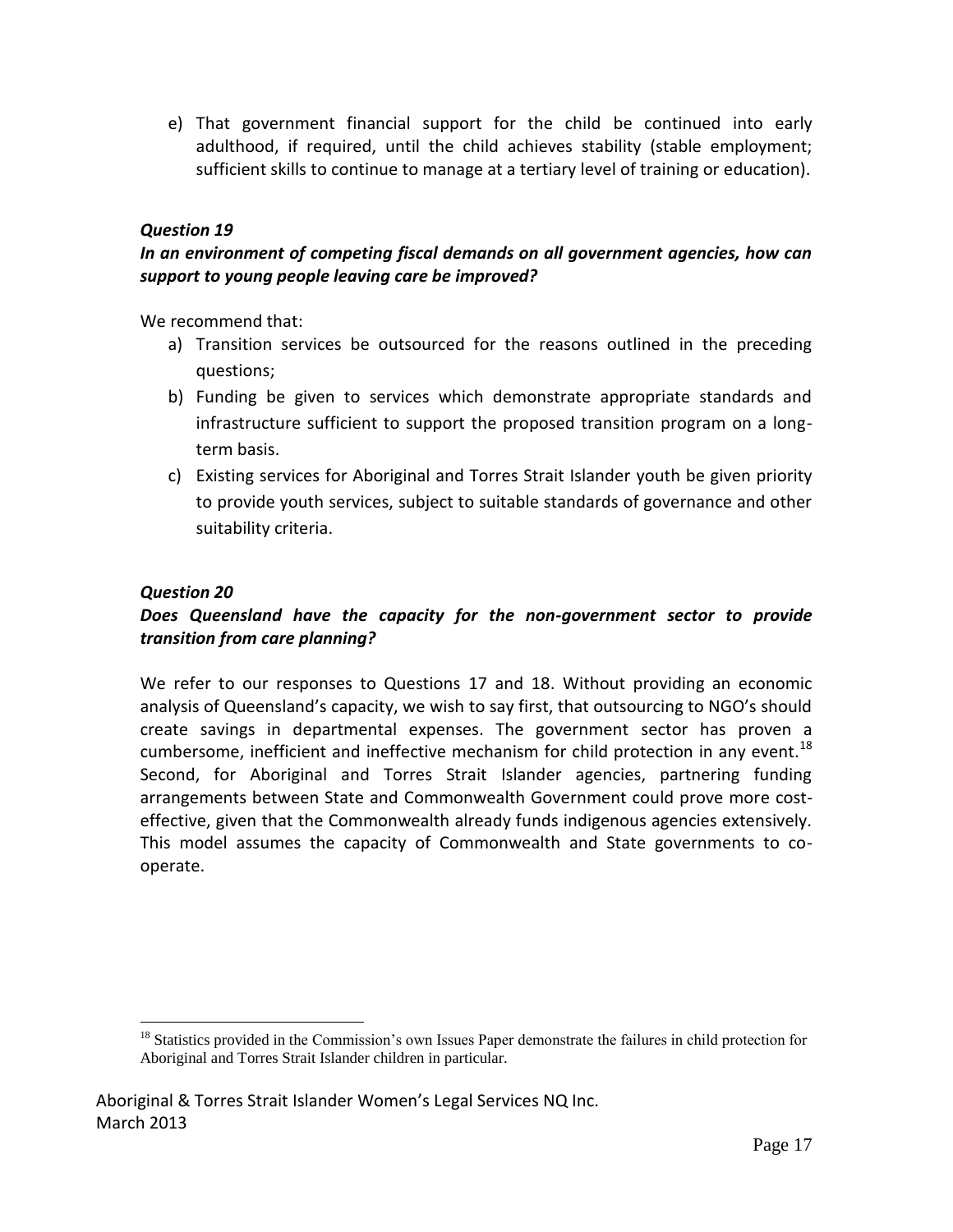## *What would be the most efficient and cost-effective way to develop Aboriginal and Torres Strait Islander child and family wellbeing services across Queensland?*

We recommend:

- a) increasing funding to existing Aboriginal and Torres Strait Islander services through partnering of Commonwealth and State funding, since these services have the infrastructure and expertise to support an extension of their family wellbeing services;
- b) that existing services work co-operatively under a peak body of Aboriginal and Islander Child Care agencies.

#### *Question 22*

## *Could Aboriginal and Torres Strait Islander Child and family wellbeing services be built into existing services infrastructure, such as Aboriginal and Torres Strait Islander Medical Services?*

We refer to our preceding responses.

We would add that consideration must be given to management structure and the extent to which Aboriginal and Torres Strait ownership is reflected in the management, vision and philosophy of the organisation. We would envisage that the involvement on the management board or reference group of local elders or elder groups, Aboriginal and Torres Strait Islander professionals and strongly grounded community people, would be a positive indicator of indigenous ownership of the organisation.

#### *Question 24*

## *What statutory child protection functions should be included in a trial of a delegation of functions to Aboriginal and Torres Strait Islander agencies?*

We refer to our introductory comments in relation to the four tier model of service delivery and we reiterate the importance of community consultation with Aboriginal and Torres Strait Islander communities.

We note that Aboriginal and Torres Strait Islander agencies already provide Family Intensive Support services and other primary and secondary services (this relates to the second tier).

We support the continuation and extension of funding to primary and secondary services such as family wellbeing services (primary) and family intensive support services (secondary) as a cost effective way of reinforcing the role of such agencies.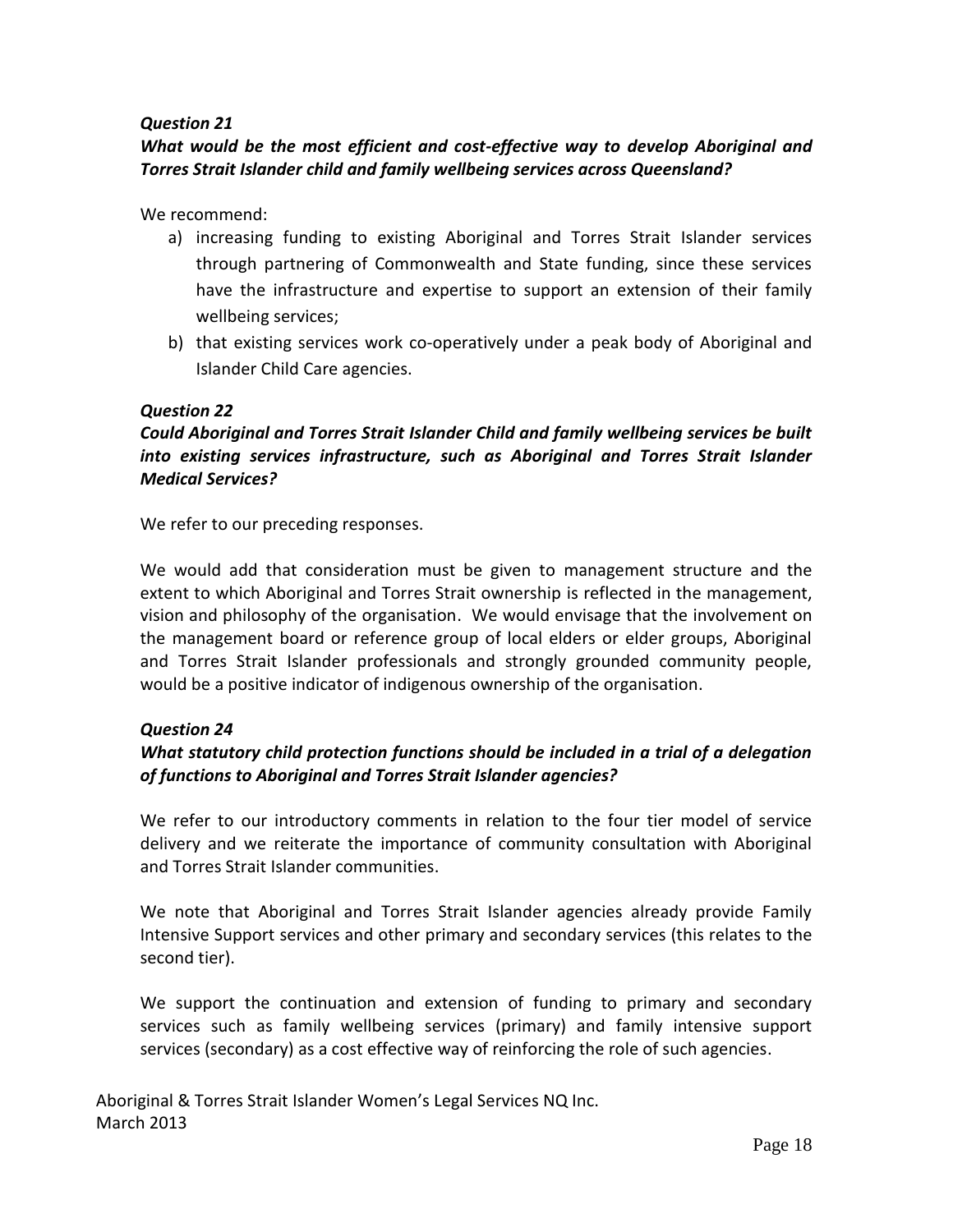We further recommend that in a trial of a delegation of functions, that the following additional functions be delegated:

- a) Decisions about where children will be placed when in out of home care;
- b) Youth Transition services;
- c) Case management of families with less complex needs.

Ultimately we support full delegation of authority for case management of all cases, and delegation of investigation and assessment functions, leaving the department with a limited role in child protection, for example, powers to litigate on instruction from case management agencies to do so.

Such a proposal is a radical departure from the existing structure, and we acknowledge that any transition may need to be effected in stages, so as not to set agencies up to fail. At the transitionary phases we recommend that there be a period of genuine partnership of decision making.

To avoid any ambiguity, we are not proposing that the department be permitted to "train" agencies in techniques for child protection as this would entrench the errors currently embedded in the child protection system and would be counter-productive to achieving culturally appropriate services.

Further, in any joint decision-making, we are opposed to the department providing a model to be followed by the agency, since this would be akin to outsourcing the Department's modus operandi and perpetuating existing poor outcomes for Aboriginal and Torres Strait Islander peoples.

## *Question 26*

## *Should child safety officers be required to hold tertiary qualifications in social work, psychology or human services?*

Tertiary qualifications should be preferred as a means of building a better knowledge base. However, it is a truism that tertiary qualifications do not of themselves produce better decision-making or outcomes for children and families. In addition to any tertiary qualifications, there needs to be a strong emphasis on life experience and attitudes, much as now occurs in relation to acceptance of students into medical degrees.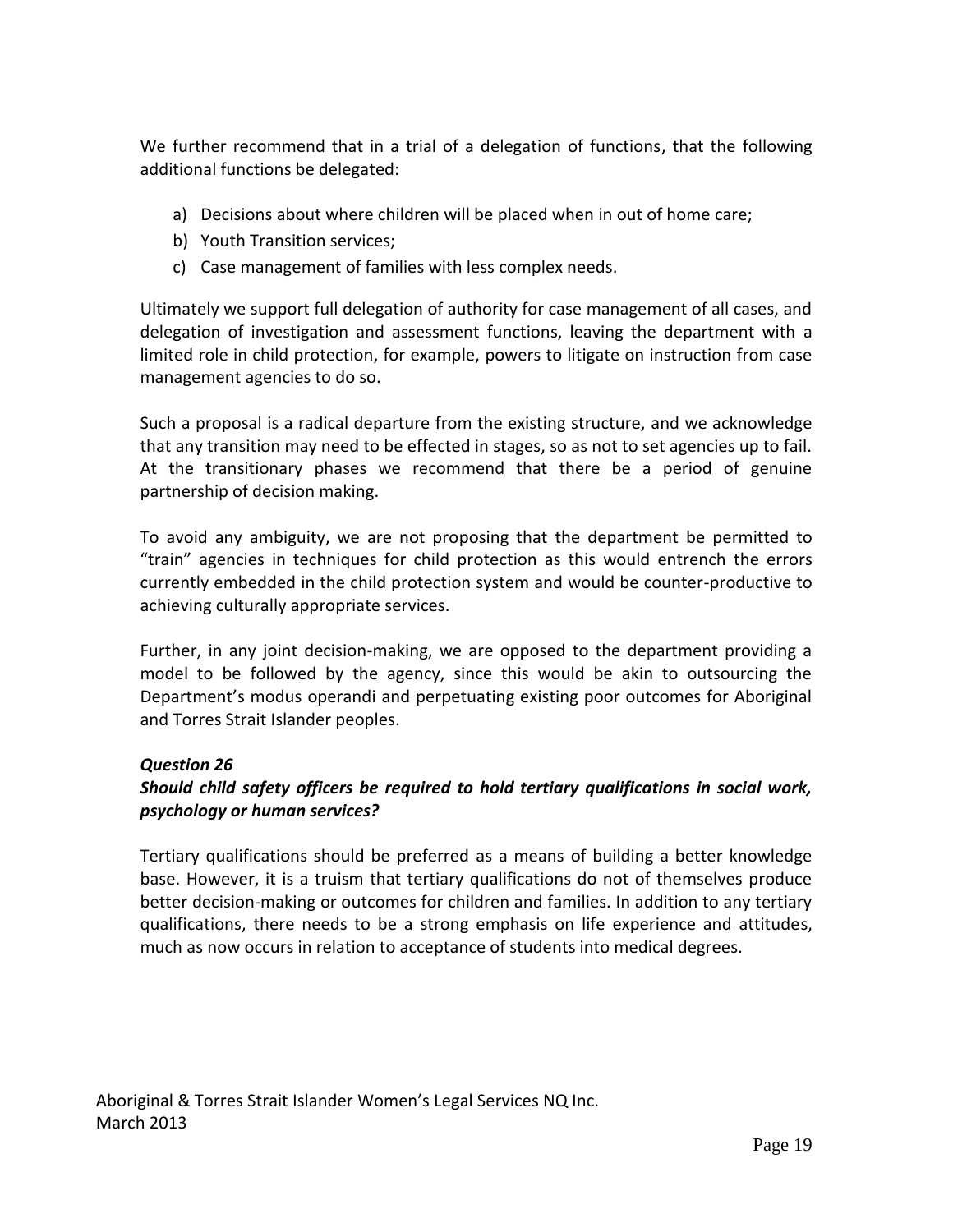*Should there be an alternative Vocational Education and Training pathway for Aboriginal and Torres Strait Islander workers to progress towards a child safety officer to increase the number of Aboriginal and Torres Strait Islander child safety officer in the workforce? Or should this pathway be available to all workers?*

We support services being outsourced and delegated to Aboriginal and Torres Strait Islander agencies rather than bringing Aboriginal and Torres Strait Islander workers into a system that is currently failing. We are not persuaded that having more Aboriginal and Torres Strait Islander workers in a dysfunctional system will improve outcomes, since it is the system itself which is the problem.

Where there is not a complete delegation of authority to an Aboriginal or Torres Strait Islander organisation, we support statutory "partnering" of services. By partnering, we mean independent decision-making by Aboriginal and Torres Strait Islander agencies.

We strongly support Aboriginal and Torres Strait Islander services being sufficiently resourced and structured to be independent of the Department. Resourcing could ideally include specific vocational training, provided that this is provided in a culturally appropriate model.

In cases where Aboriginal and Torres Strait Islander agencies have delegated authority to make decisions or have a statutory consultative role, we would recommend that they not be bound by Departmental processes, preferences or service models, that they not be compromised by financial dependence on the Department or other structural compromises, such as currently occur in relation to the RE.

#### *Question 28*

## *Are there specific areas of practice where training could be improved?*

We support improved cultural training for departmental staff but do not regard this as an alternative to self-determination by Aboriginal and Torres Strait Islander peoples.

We support the further following specific training, where we have observed problems:

- a) Training on the facts of Aboriginal and Torres Strait Islander dispossession as a foundation to understanding the generational trauma and displacement which has resulted in the current over-representation of Aboriginal and Torres Strait Islander children in the child protection system.
- b) Training on statutory obligations and legal issues such as evidence, presentation of evidence and the difference between fact and opinion.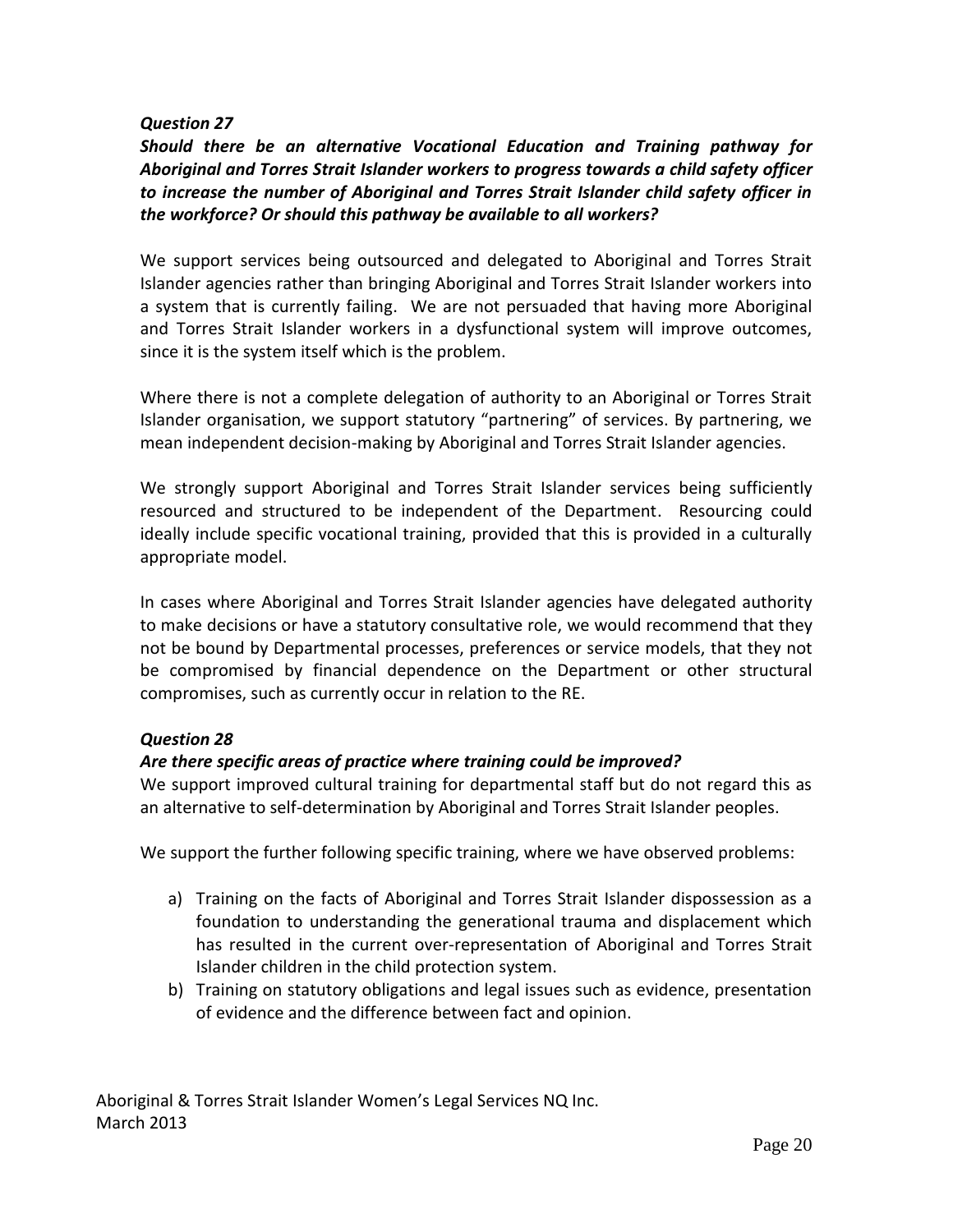- c) Awareness-raising about addiction, poverty and other issues affecting families to better understand how case planning can support parents rather than setting them up to fail.
- d) Training on long-term planning.

## *How can Child Safety improve the support for staff working directly with clients and communities with complex needs?*

We support the provision of regular debriefing and professional development programs for departmental child safety staff and for staff within NGO's which provide services under a delegated authority or supplementary services to the Department.

Aboriginal and Torres Strait Islander staff should be afforded cultural support to attend cultural events and allow for appropriate levels of bereavement leave in order to strengthen their own cultural links.

#### *Question 31*

## *In line with other jurisdiction in Australia and Closing the Gap initiatives, should there be an increase in Aboriginal and Torres Strait Islander employment targets within Queensland's child protection sector?*

We strongly support increased Aboriginal and Torres Strait Islander targets in situations where their employment is *independent of the department* (for example through the use of Aboriginal agencies).

We support the employment of Aboriginal and Torres Strait Islander staff within the Department generally but have concerns that any cultural input they may offer may be overridden by the overarching departmental culture. We refer to our response in relation to Question 27.

We also have concerns that Aboriginal and Torres Strait Islander departmental staff may be pressured into consenting to decisions which they do not support as culturally appropriate. In this respect we believe that they risk becoming scapegoats for departmental decisions in frontline services, as has happened in some cases with Police Liaison Officers.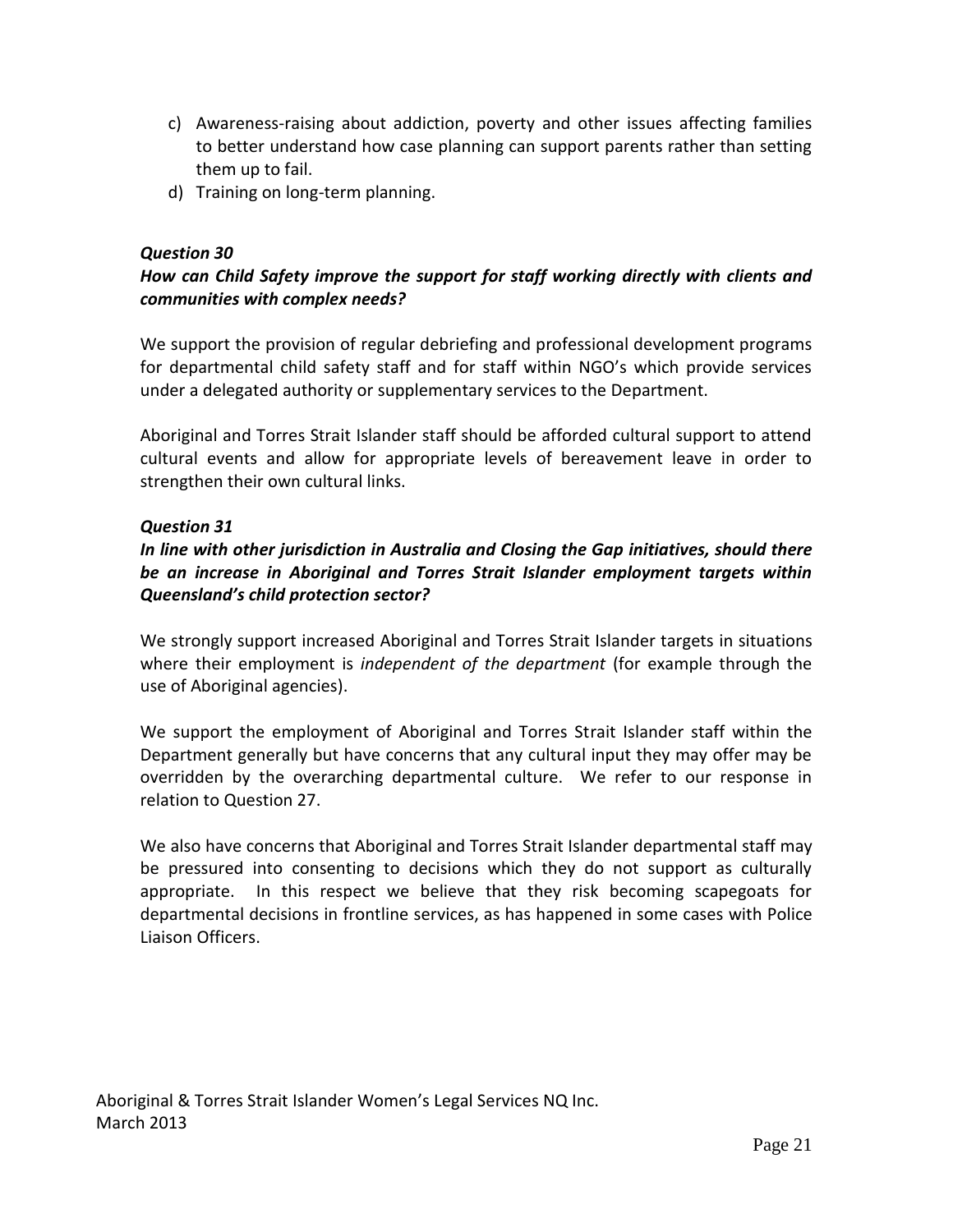## *Are the department's oversight mechanisms - performance reporting, monitoring and complaints handling – sufficient and robust to provide accountability and public confidence? If not why not?*

We do not regard these mechanisms as sufficient, but are unable to offer a comprehensive answer to this question due to time constraints and lack of full knowledge of the performance of departmental oversight mechanisms. Without detracting from our position of calling for self-determination, some examples of current problems from our own experience, include:

- a) Caseworkers appear to struggle with their caseloads and this impacts on their capacity to offer effective case management;
- b) Caseworkers appear to have insufficient knowledge of the legal processes and this results in problems such as a failure to inform solicitors about issues affecting clients (it is not uncommon for caseworkers to arrange a family group meeting without informing the solicitors; to fail to serve solicitors with legal documents even where a solicitor has been consistently involved in a case over a period of time; to prepare affidavits that are a mixture of opinion, hearsay and fact, and containing irrelevant material).
- c) Where complaints are made to branch managers it is not unusual to get no response, or delayed and vague responses.
- d) There does not appear to be a clear link between complaints and an improvement in processes.

The examples appear to indicate problems in performance and complaints handling.

Although many workers are new (there appears to be a high turnover) and inexperienced, in most cases we acknowledge that workers may be doing their best with a flawed system. With very few exceptions, we do not regard the individuals as the problem but the departmental system of child protection, including a lack of appropriate training, support, oversight mechanisms and the lack of a culture which promotes change and improvement.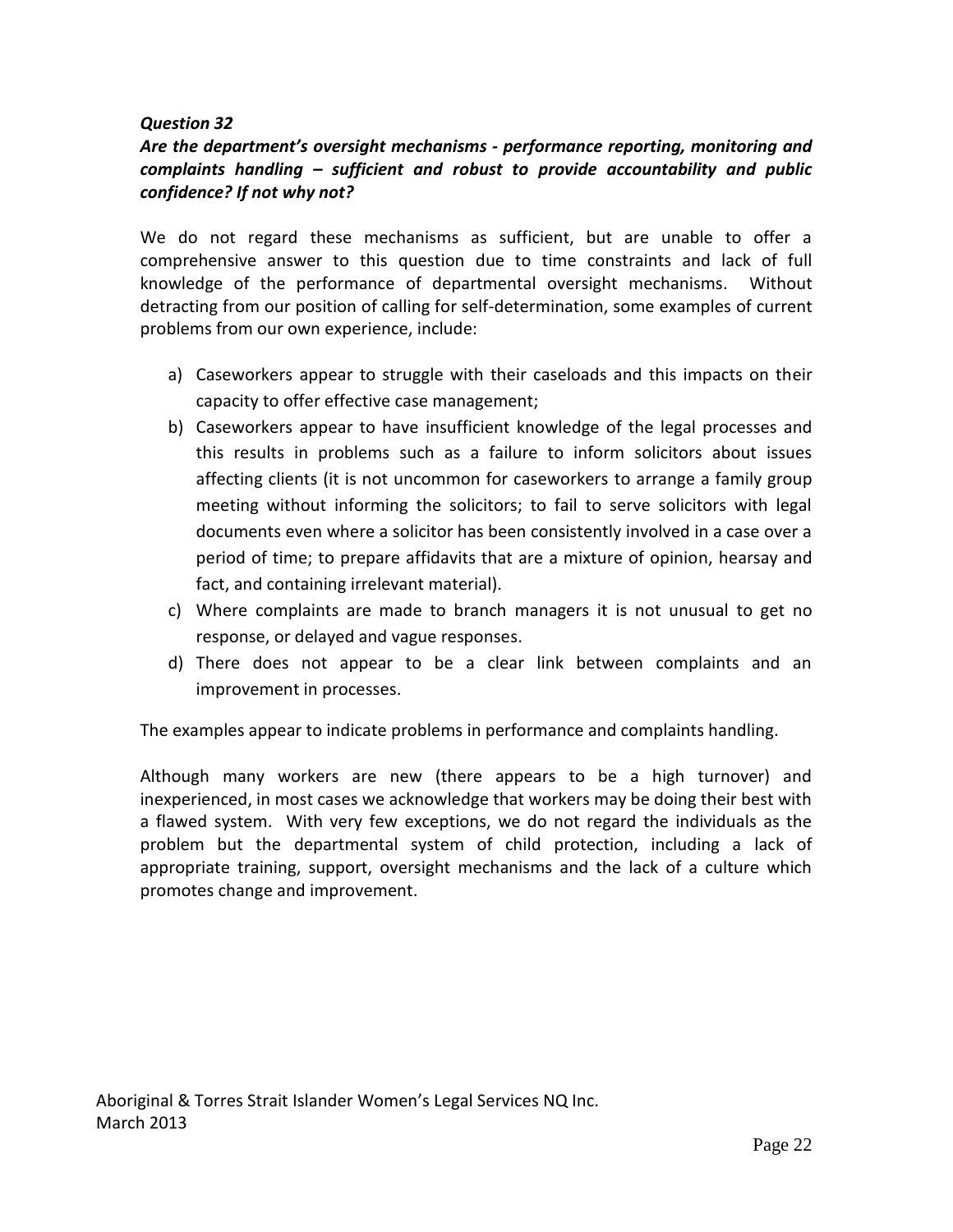## *Should a judge-led case management process be established for child protection proceedings? If so, what should be the key features of such a regime?*

We support judicial oversight of processes but note that this currently occurs, particularly where there appear to be delays in the progress of a matter. We support a reconsideration of how child protection courts and the children's courts judiciary can develop a child protection specialist approach which is child and family friendly and culturally appropriate.

#### *Question 38*

## *Should the number of dedicated specialist Children's Court magistrates be increased? If so, where should they be located?*

We strongly support the appointment of dedicated specialist Children's Court magistrates.

We support consideration being given to implementing a new model of Children's Court having regard to some of the models in overseas jurisdictions, for example in Canada and in parts of the United States.

We further support:

- a) Children's Court magistrates having the capacity to speak with children individually in an informal way, either within a child-friendly court or out of court.
- b) Children's Courts more readily promoting a positive atmosphere for children and families by being located in a family-friendly environment with the precincts being child-friendly and culturally appropriate.
- c) The appointment of Aboriginal and Torres Strait Islander magistrates to the Children's Court where they have a specific interest in this area of law.
- d) We support the use of Aboriginal and Torres Strait Islander cultural consultants and liaison officers to assist the Magistrates when the child, subject of the intervention, is an Aboriginal or Torres Strait Islander child.
- e) We would support Children's Courts which deal with child protection matters being separate from the courts complex, where this is feasible.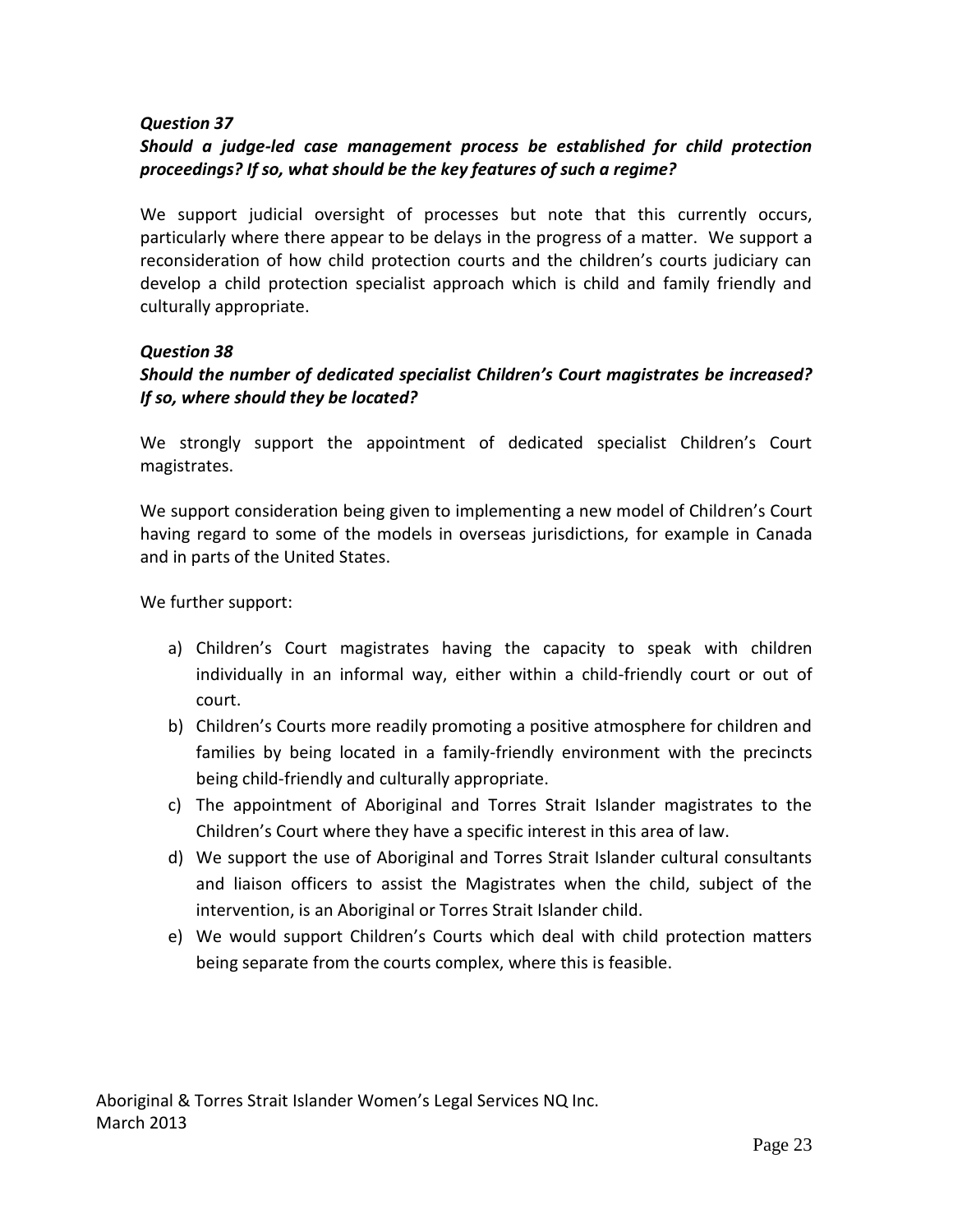## *What sort of expert advice should the Children's Court have access to, and in what kinds of decisions should the court be seeking advice?*

We support the use of child experts and Cultural Consultants, similar to the model of Family Consultants and Cultural Liaison Officers in the Family Law Courts.

We recommend that cultural liaison officers be involved in all legal proceedings, meetings and cases where an Aboriginal or Torres Strait Islander child is the subject of the legal proceedings.

We recommend that the Children's Court have the capacity to order Cultural Consultants and Child Consultants to:

- a) Meet with the children to conduct assessments and obtain the children's views;
- b) In the case of Cultural Consultants, to make recommendations to the court based on their knowledge of the child's culture and community and offer guidance on the views of the community as to the "best interests of the child", particularly if it relates to questions such as a child's placement or a decision involving the child being placed in a long-term "out of home care" arrangement;
- c) Meet with the immediate and extended family of the child;
- d) Prepare comprehensive reports for the court and also to refer or delegate this function to an appropriately qualified expert where the consultant lacks expertise in a relevant area.

We support the appointment of Independent Children's Lawyers (or "separate representatives") as deemed appropriate by the Children's Court using clear guidelines for the appointment of children's lawyers.

## *Question 40*

*Should certain applications for child protection orders (such as those seeking guardianship or, long-term guardianship until a child is 18) be elevated to consideration by a Children's Court judge or a Justice of the Supreme Court of Queensland?*

We recommend the appointment of an **Aboriginal and Torres Strait Islander Guardian** for all cases seeking guardianship of an Aboriginal or Torres Strait Islander child.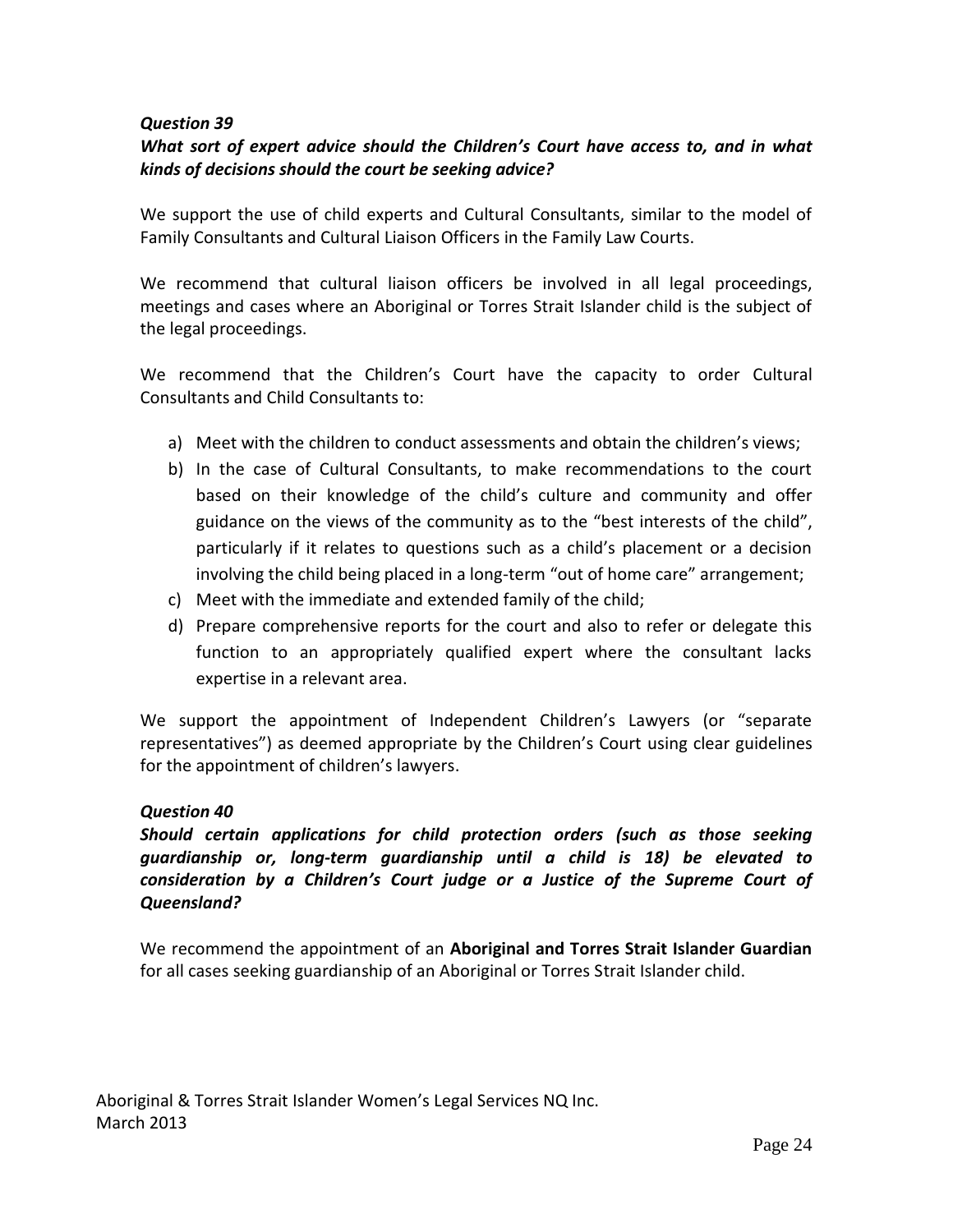The Guardian should have Ombudsman-like powers to oversee decisions, such as placement, education, cultural support, connections with family and community, longterm out of home care and other significant decisions.

#### *Question 41*

*What, if any, changes should be made to the family group meeting process to ensure what it is an effective mechanism for encouraging children, young people and families to participate in decision-making?*

We strongly support the use of FGM facilitators who are independent experts in mediation. We would recommend that FGM facilitators, should not have ever worked for the Department and must declare conflicts of interest in this respect or with respect to other associations with any of the parties.

In our experience, while some existing facilitators demonstrate skill and attentiveness in managing FGM's there are some who appear to have a poor understanding of their role, and who fail to provide an effective mechanism for participation.

Having facilitators who are employed by the Department, inevitably taints the independence of the FGM facilitation in any event.

#### **Case Study 7:**

At an FGM the facilitator demonstrated a hostile attitude to the legal team, prior to the meeting repeatedly interrupting discussions between the legal team and client. Throughout the meeting the facilitator attempted to shut down any questioning and comments by the legal team. She failed to engage the client in the case planning process at all, and her style of running the meeting actually inhibited the client from voicing any views without prompting and encouragement from a family member and the legal team.

For Aboriginal and Torres Strait Islander families, we strongly support the appointment of an Aboriginal or Torres Strait Islander facilitator, or if there is no indigenous facilitator available, we support co-facilitation by an independent facilitator and an Aboriginal or Torres Strait Islander person who has relevant experience (for example an experienced and trained worker from the RE, or from the local community justice group).

We support the holding of FGM's in culturally friendly environments. While most FGM's are held in the clinical environment of a departmental meeting room, this can be offputting and/or disempowering for parents and family support people, particularly where the department has already taken the children.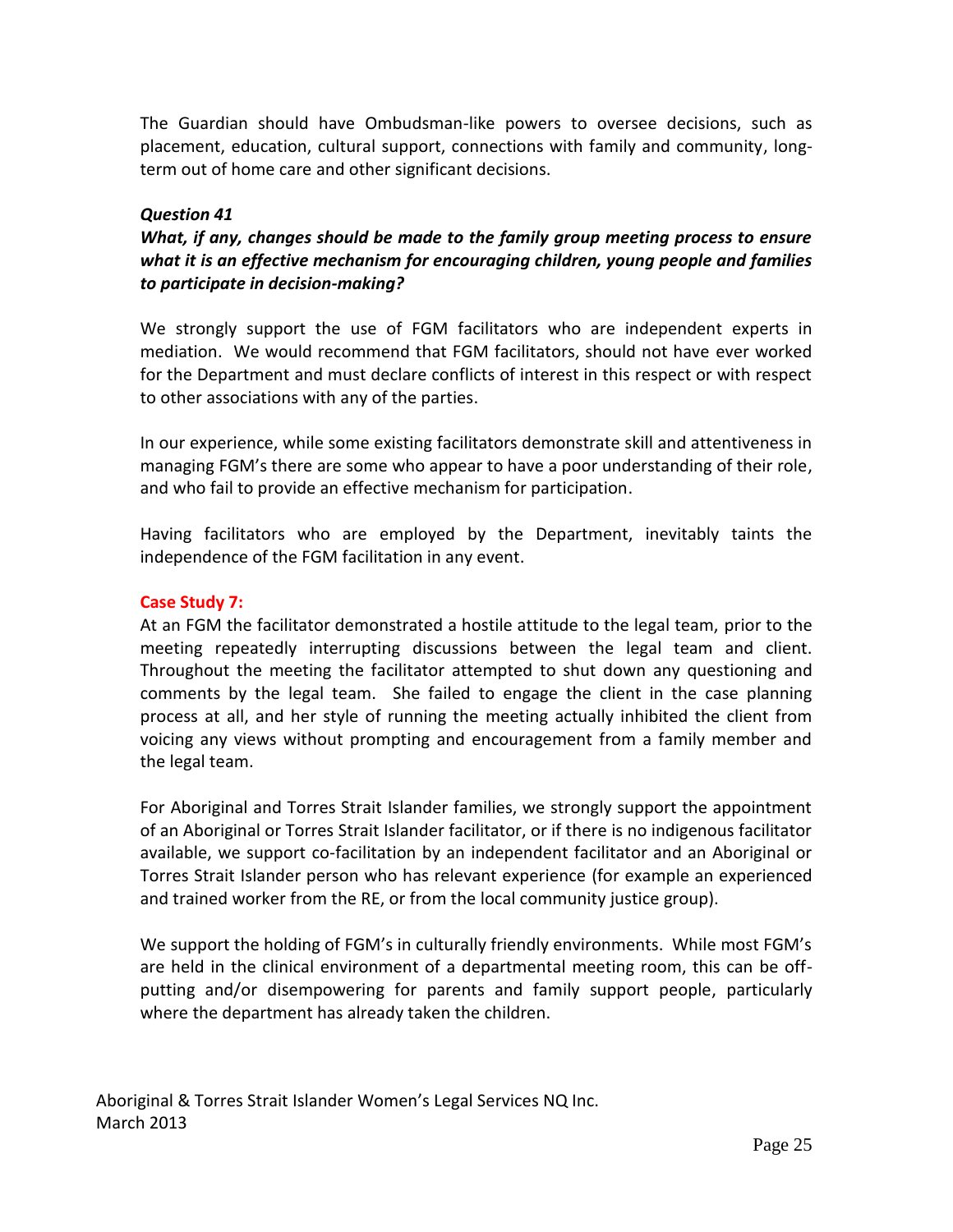#### **Case Study 8**

At an FGM (not one held in Townsville), the FGM was held at an Aboriginal and Torres Strait Islander organisation. The meeting was supported and attended by elders from the cultural group. Participants sat in a circle and the meeting began with a welcome to country and a request that participants each be required to say something about the parents' strengths and the changes they had made prior to discussing the ongoing case planning. A community nurse working with the parents was part of the group and was able to provide positive feedback about some relevant issues. Coming from an independent expert, this was helpful guidance for the case planning. The result was that the meeting was a positive experience in which the parents were left with a clear sense of how far they had come and what other issues remained to be dealt with.

We have read the submission of J Ward of the South West Brisbane Community Legal Centre and we note that he has endorsed the participation of young people in the case planning process.<sup>19</sup> We particularly note his observations that often a young person has started to positively engage in the process only after having an opportunity to participate in the decision making process.<sup>20</sup>

Although it has not been our experience that there is a demand for young people to participate in case planning meetings that we have been involved in, we support the participation of adolescent children where the parents and children are appropriately supported.<sup>21</sup>

To avoid any ambiguity, we do not support the department using a child's participation in a family group meeting as an opportunity to call it a "family visit".

Our only other comment about FGM's is that we are strongly opposed to the methodology and form of the "Case Plan" model currently used by many in the department. At the front of the Case Plan is a section entitled "Summary of Concerns". This is frequently used by departmental officers to cite extensively from the most negative features of the department's Affidavits (usually in the form of "cut and paste" from the affidavit).

Such a process, appearing at the front of a Case Plan is in our view counter-productive. Parents often misunderstand case plans as just another tool which the Department may use to tell them that they are "bad parents". We would recommend that a simple

 $\overline{a}$ 

<sup>19</sup> South West Brisbane Community Legal Centre, *Submission to the Queensland Child Protection Commission of Inquiry* by J Ward

 $20$  Ibid p.7

<sup>&</sup>lt;sup>21</sup> We are aware of some cases in which adolescent children and parents were experiencing considerable antagonism and therefore would regard the involvement of children only in so far as it is not likely to be damaging to the children or the parent-child relationship.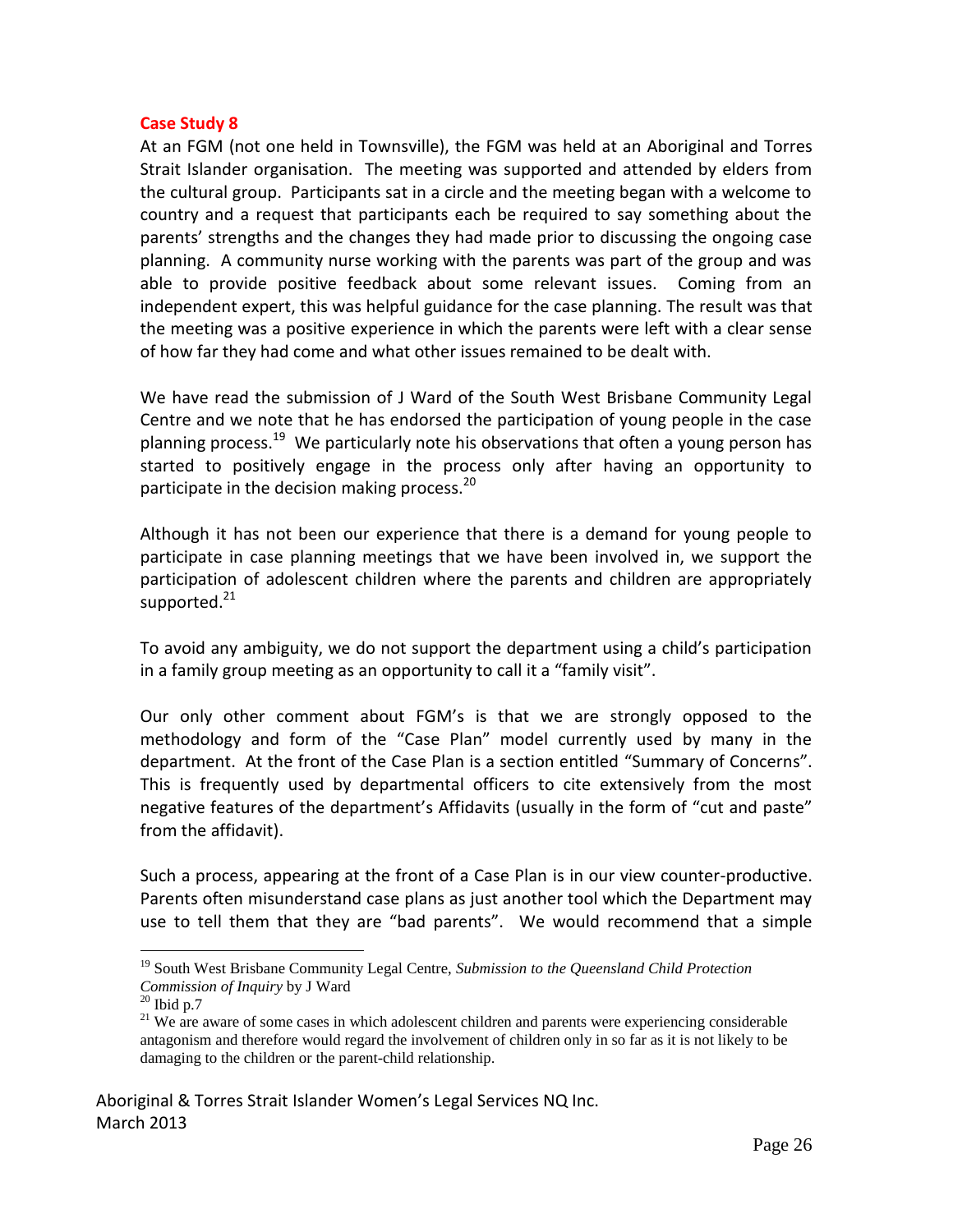generic description of the nature of the issue is sufficient. The specific detail is contained in affidavit material and there is no point in reiterating it. This will allow the remainder of the Case Plan to speak to future planning to address issues, instead of being a recitation of the parents' "wrongdoings".

#### *Question 42*

*What, if any, changes should be made to court-ordered conferences to ensure that this is an effective mechanism for discussing possible settlement in child protection litigation?*

Our experience of the court-ordered conference process has been generally positive. The fact that co-ordinators are independent of the Department and that there is scope for involvement of parties and support persons has been a positive.

We recommend that a cultural consultant be appointed by the Court where the child is an Aboriginal or Torres Strait Islander child.

We would add that it should be mandatory that parents be advised to obtain legal advice, and that legal aid should be made available for that purpose. If parents are unwilling to accept legal representation, we would recommend that they be encouraged to bring a support person.

#### *Question 43*

*What, if any, changes should be made to the compulsory conference process to ensure that it is an effective dispute resolution process in the Queensland Civil and Administrative Tribunal proceedings?*

We support the presence of an Aboriginal or Torres Strait Islander co-facilitator.

#### *Question 44*

*Should the Children's Court be empowered to deal with review applications about placement and contact instead of the Queensland Civil and Administrative Tribunal, and without reference to the tribunal where there are ongoing proceedings in the Children's Court to which the review decision relates?*

We strongly support the Children's Court being empowered to deal with review applications about placement of children and contact.

Having regard to the increase in Child Protection matters and the flow-on social and economic costs to children, their families and the community when child protection fails, we strongly support the Children's Court developing its own expertise.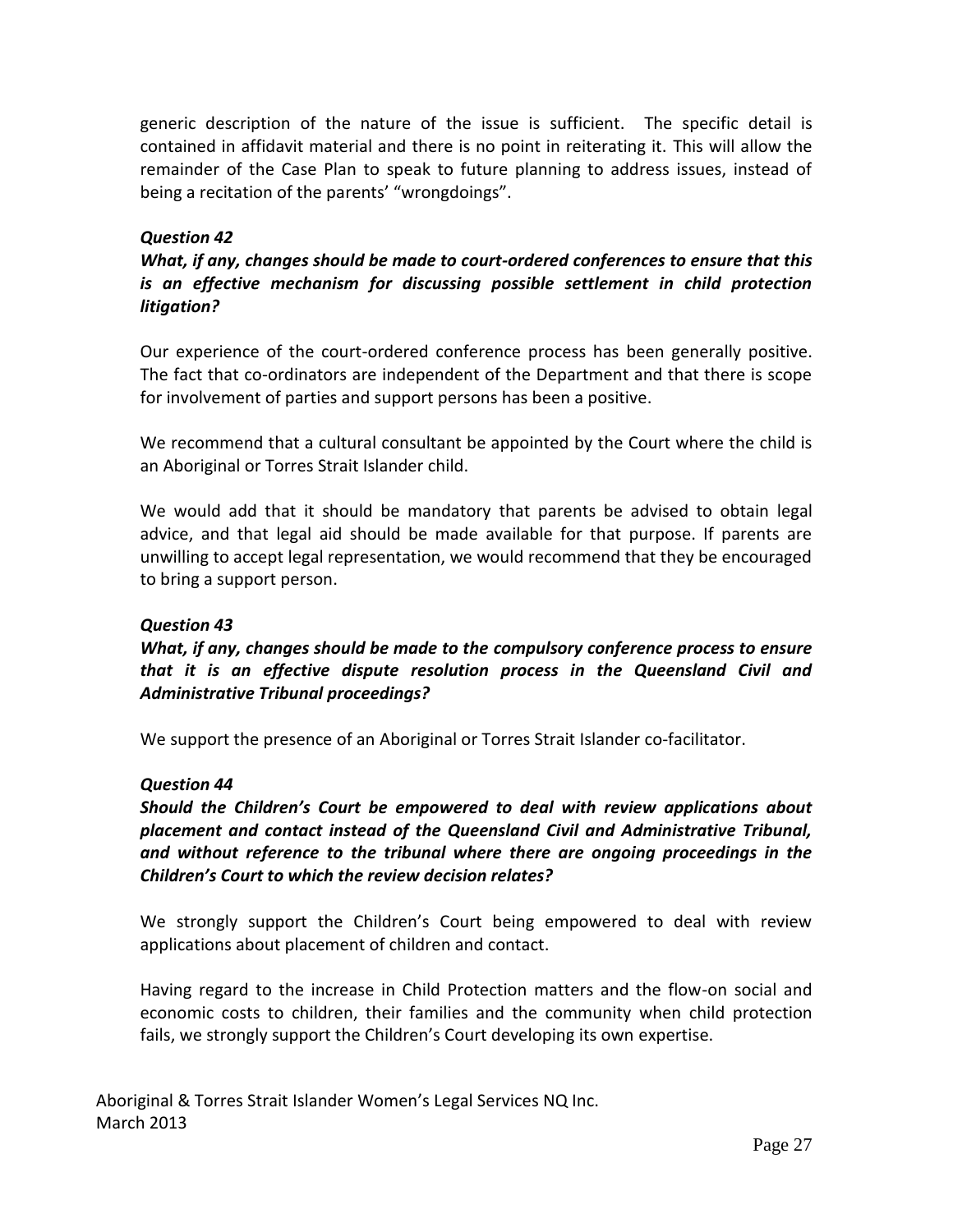We further submit that a court is better placed to hear and assess submissions, and that the court should readily encourage the views of self-represented parents, without an emphasis on formality.

#### *Question 45*

## *What other changes are needed to improve the effectiveness of the court and tribunal processes in child protection matters?*

We refer to our responses to the preceding questions.

#### *Question 46*

## *Where in the child protection system can savings of efficiencies be identified?*

We are of the view that the multi-function nature of the department has rendered it inefficient and that this has been exacerbated where it has failed to draw on the expertise of other agencies. We support the outsourcing of functions to community agencies as we have outlined in our responses.

#### *Question 47*

## *What other changes might improve the effectiveness of Queensland's child protection system?*

This response paper supports some significant changes in the child protection system for Aboriginal and Torres Strait Islander children, particulars of which are contained in the paper.

We strongly recommend that any changes that impact on Aboriginal and Torres Strait Islander children specifically, be introduced after consultation with communities, rather than mere selection of a "best model" or the most "cost effective" model. While we acknowledge that economic constraints are a real limitation, we believe that too much is at stake (the future of children) for it to be the main driver of change in the sytem.

We recommend that a child's culture be recognised as fundamental to the child's identity and that it is a strength for the child to be connected to her or his culture.

We recommend that the current 'bad parent' model be replace by strengths-based practice, since being a bad parent does not lend itself to parents moving forward towards the development of healthy parenting practices.